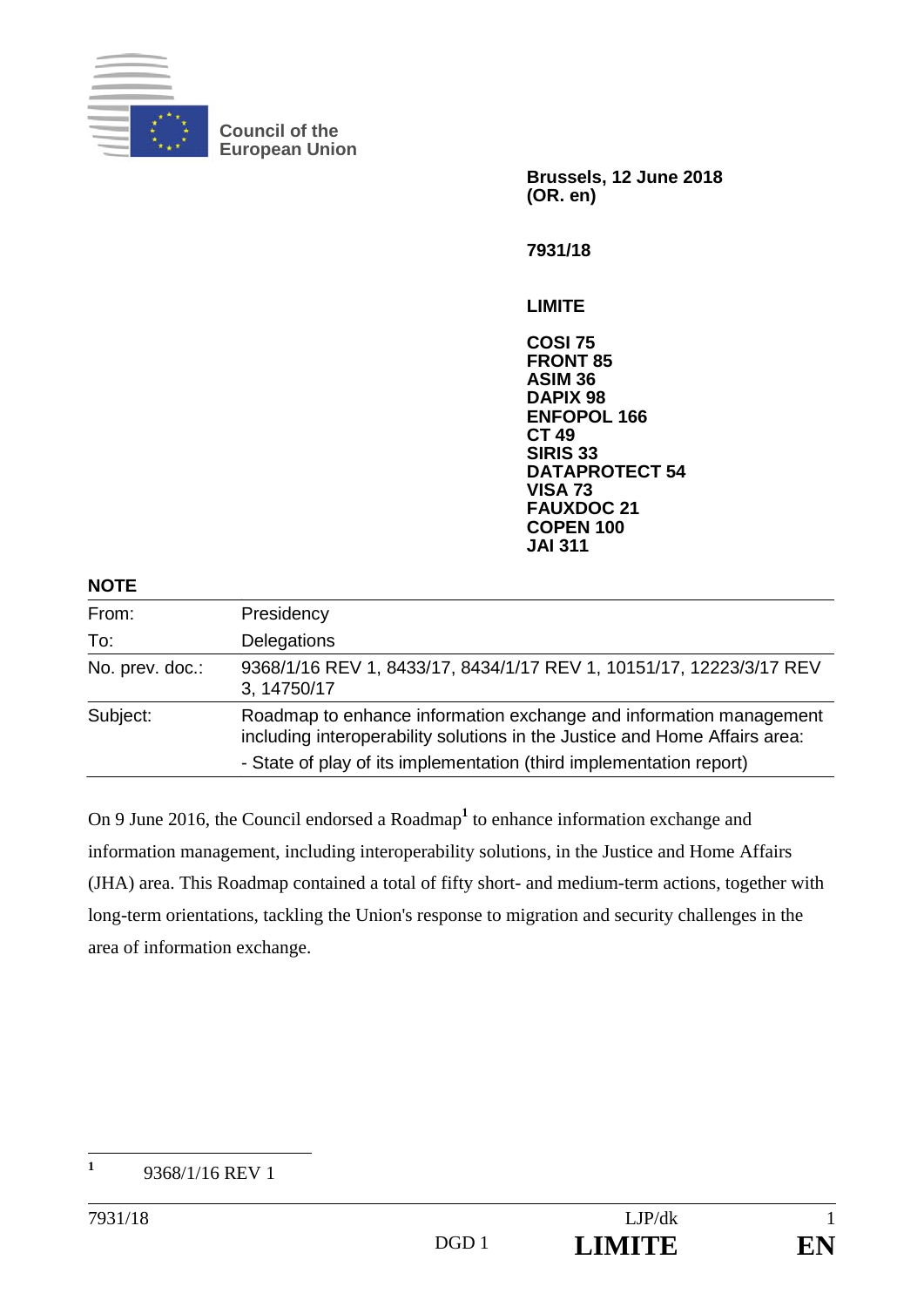Each year the Standing Committee on Operational Cooperation on Internal Security (COSI) assesses the progress on the implementation of the actions included in the Roadmap. The first and second implementation reports<sup>2</sup> were submitted to the Council meetings on 18 November 2016 and on 8 June 2017 respectively.

On 7 December 2017, the Roadmap was updated<sup>3</sup> to take account of the recommendations of the High-Level Expert Group on information systems and interoperability, as requested by the Council in its conclusions on interoperability**<sup>4</sup>** .

This third annual implementation report of the Roadmap builds on the new structure and numbering of objectives and actions, as presented in its last update, and on previous implementation reports.

As shown in chapter 5 of the Annex, twelve out of the fifty actions of the Roadmap can be considered as implemented. They mainly relate to recommendations and operational tasks that were quickly set up.

The implementation of other actions will follow only after the adoption of various pieces of legislation. Whereas the Entry/Exit System (EES) Regulation<sup>5</sup> entered into force in December 2017 and a political agreement has been reached on the European Travel Information and Authorisation System (ETIAS)<sup>6</sup> in April 2018, the draft Regulation to establish a central register for convicted Third Country Nationals (ECRIS-TCN), the revision of the Eurodac Regulation and the Schengen Information System (SIS) legislative package are still under negotiations.

Likewise, as some of the actions included in the Roadmap are of horizontal nature, they are mostly covered by the new proposal for a Regulation on establishing a framework for interoperability between EU information systems (police and judicial cooperation, asylum and migration). The adoption of this Regulation will also entail the amendment of the legislative acts of a number of EU information systems in the JHA area.

 **2** 13554/1/16 REV 1 and 8433/17

**<sup>3</sup>** 14750/17

**<sup>4</sup>** 10151/17

**<sup>5</sup>** Regulation (EU) No 2017/2226 (OJ L 327, 9.12.2017, pp. 20/82).

**<sup>6</sup>** 7986/1/18 REV 1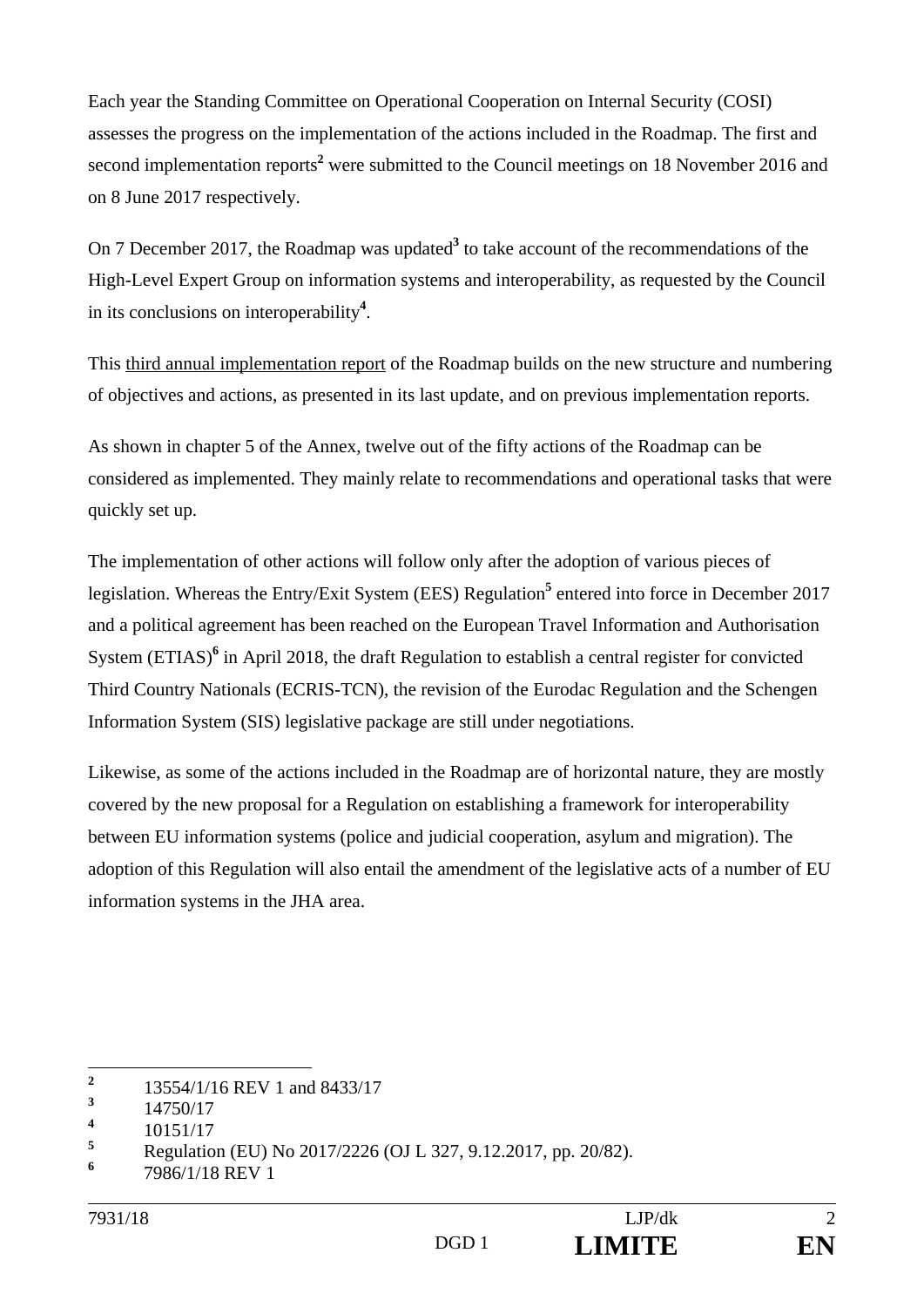In addition, the Commission recently presented a proposal to update the Visa Information System (VIS) to better secure the EU's external borders. A new legislative proposal by the Commission is needed to ensure an adequate evolution of the False and Authentic Documents Online system (FADO).

The development and eventual roll-out of new systems (or the adaptation of the existing ones) covered by the legislative files will gradually follow, sometimes with the horizon of the years 2020  $-2021.$ 

The EU agencies operating in the JHA area participate in many of the actions of the Roadmap, reflecting their prominent role in the context of the information exchange and interoperability. In this context, it is worth mentioning that the mandate of eu-LISA**<sup>7</sup>** will be strengthened following the political agreement reached in May 2018.

Finally, in relation to cross-border cooperation and the improvement of information exchange, some of the ongoing actions are also followed up in the framework of the Information Management Strategy (IMS) for EU internal security.

More details can be found in the Annex.

*The Committee is invited to take note of this implementation report.* 

 **7** 9252/18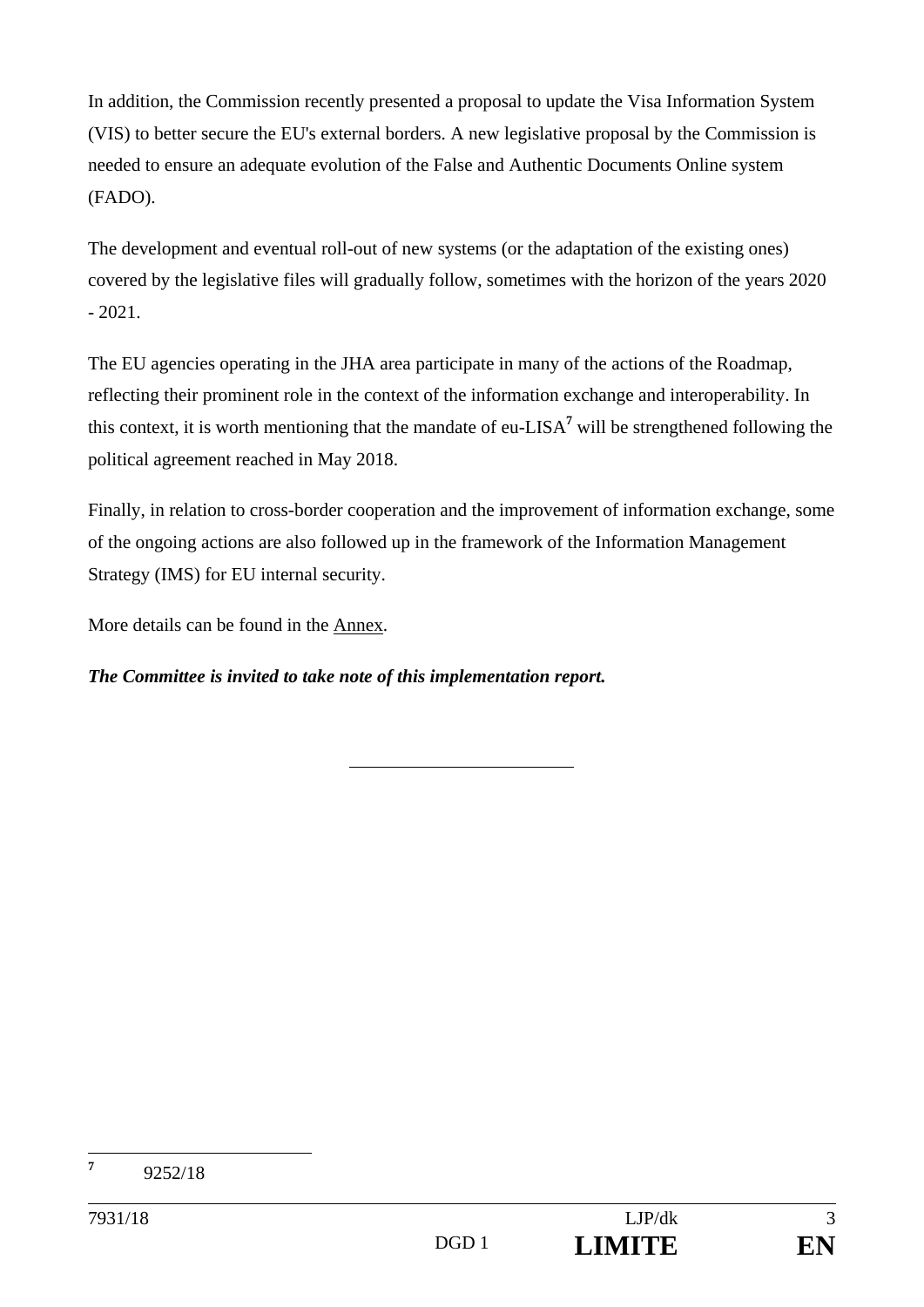#### **ROADMAP TO ENHANCE INFORMATION EXCHANGE AND INFORMATION MANAGEMENT INCLUDING INTEROPERABILITY SOLUTIONS IN THE JUSTICE AND HOME AFFAIRS AREA CHAPTER 2A: HORIZONTAL ACTIONS AIMED AT IMPROVING INFORMATION MANAGEMENT AND INTEROPERABILITY SOLUTIONS IN THE AREA OF JUSTICE AND HOME AFFAIRS**

#### **Theme 1: Better information management, interoperability and access to information**

| $\mathbf{N}^\circ$ | Objective                                                                                                                                                                                                    | <b>Action</b>                                                                                                                                                                                                                                                                                                                                                                                                                                                                                                                                                                                                                                                                                                                                                                                                                                                                                                                                                                                                                                                                             | <b>Primary</b><br>Responsible<br><b>Party/Parties</b> | Stake-<br>holders                                                                                             | <b>Time-table</b>                                                                                                                                      | Moni-<br>toring | Implementation                                                                                                                                                                                                                                                                                                                                                                                                                                                                                                                                                                                                    |
|--------------------|--------------------------------------------------------------------------------------------------------------------------------------------------------------------------------------------------------------|-------------------------------------------------------------------------------------------------------------------------------------------------------------------------------------------------------------------------------------------------------------------------------------------------------------------------------------------------------------------------------------------------------------------------------------------------------------------------------------------------------------------------------------------------------------------------------------------------------------------------------------------------------------------------------------------------------------------------------------------------------------------------------------------------------------------------------------------------------------------------------------------------------------------------------------------------------------------------------------------------------------------------------------------------------------------------------------------|-------------------------------------------------------|---------------------------------------------------------------------------------------------------------------|--------------------------------------------------------------------------------------------------------------------------------------------------------|-----------------|-------------------------------------------------------------------------------------------------------------------------------------------------------------------------------------------------------------------------------------------------------------------------------------------------------------------------------------------------------------------------------------------------------------------------------------------------------------------------------------------------------------------------------------------------------------------------------------------------------------------|
| $\mathbf{1}$       | Improve<br>information<br>management by<br>pursuing three<br>interoperability<br>solutions as<br>identified by the<br>High-Level<br><b>Expert Group</b><br>on information<br>systems and<br>interoperability | A) Work towards a European search portal<br>capable of searching in parallel all relevant EU<br>systems in the areas of border, security and<br>asylum. The possibility of access to Europol data<br>through the European search portal should also be<br>examined together with Europol, and it should be<br>explored, in consultation with Interpol, whether<br>Interpol's databases could be accessed through a<br>European search portal and, if so, which<br>databases and under what conditions.<br>B) Explore the future implementation of a shared<br>biometric matching service for all types of<br>biometric data and analyse its use for the purpose<br>of flagging the existence of biometric data from<br>other systems, including the analysis, together<br>with Europol, of how such a shared biometric<br>matching service could also be used to cross-<br>check Europol data.<br>C) Explore the future establishment of a common<br>identity repository, including examining, together<br>with Europol, the possibility of including Europol<br>data in such repository. | Commission                                            | eu-LISA<br>Europol<br>Eurojust<br>Frontex<br>Interpol<br><b>EDPS</b><br><b>FRA</b><br>Member<br><b>States</b> | Legislative<br>proposals issued<br>on 12 December<br>2017<br>Expected<br>adoption of the<br>Regulations:<br>December 2018<br>Implementation<br>by 2020 | COSI            | The European Search Portal (ESP), the Shared<br>biometric matching service (shared BMS) and<br>the Common identity repository (CIR) are<br>three of the four interoperability components<br>included in the proposals for a Regulation on<br>establishing a framework for interoperability<br>between EU information systems (police and<br>judicial cooperation, asylum and migration)<br>and (borders and visa).<br>The proposals tackle SIS, Eurodac, VIS, EES,<br>ETIAS and ECRIS-TCN. In addition,<br>Interpol's SLTD and TDAWN databases and<br>Europol data are also within the scope of the<br>proposals. |

**ANNEX**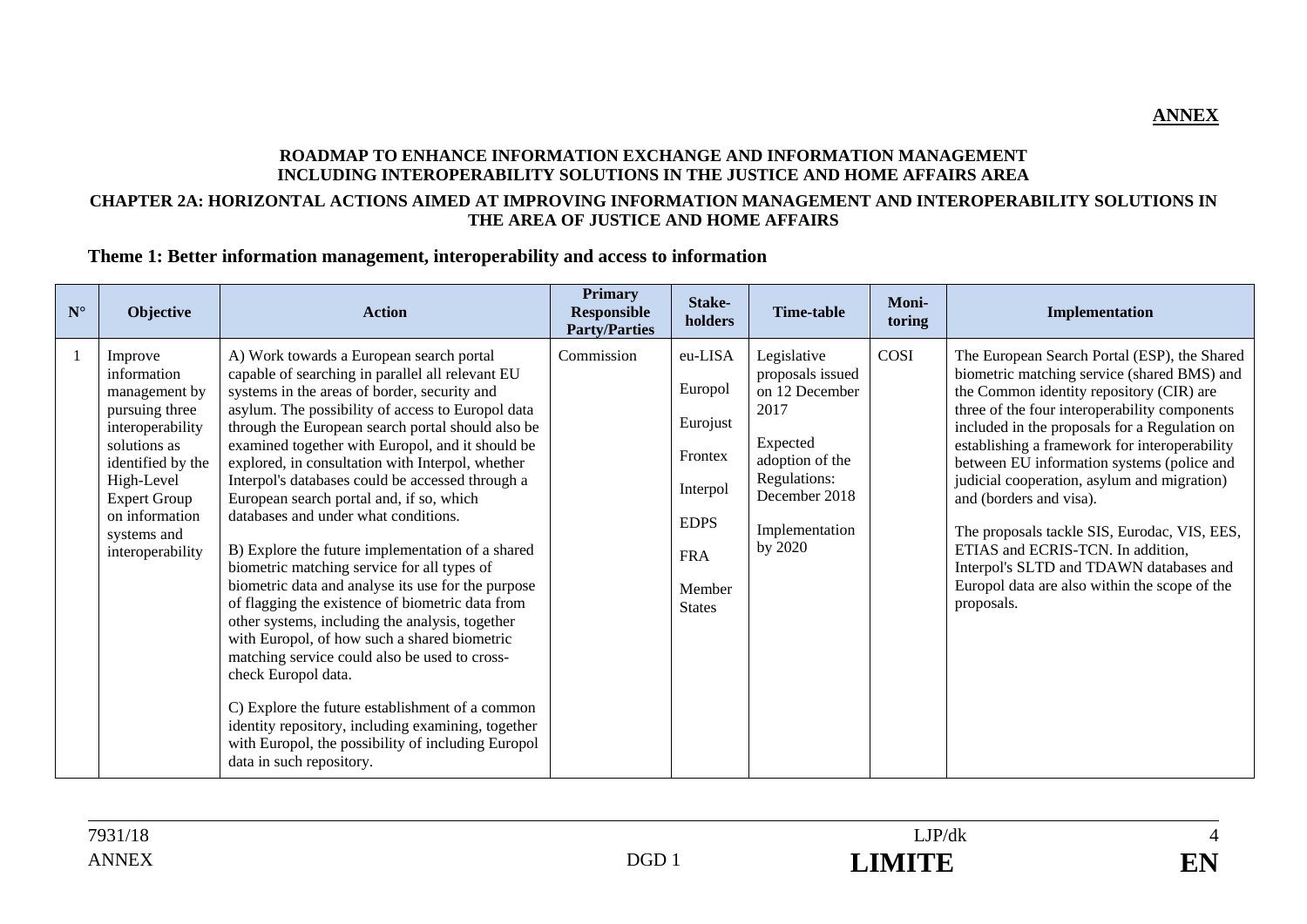| $\overline{2}$ | Pursue other<br>aspects of<br>interoperability<br>and<br>interoperability<br>with other<br>systems or<br>information<br>exchange<br>mechanisms | A) Establish a Universal Messaging Format<br>(UMF) governance at EU level, enabling a<br>structured decision-making process and change<br>management mechanism. eu-LISA is to invest in<br>the creation of 'translators' between UMF and<br>SIS/VIS and possibly Eurodac (subject to<br>outcome of Action 38) as well as to ensure the<br>compatibility of UMF with the future systems,<br>including with the Entry/Exit System (see Action<br>32) and with ETIAS (see Action 34).<br>B) Continue to develop the import control system<br>and undertake a feasibility study to further<br>explore the technical, operational and legal<br>aspects of interoperability of the security and<br>border management systems with customs<br>systems. | A) Commission,<br>eu-LISA<br>B) Commission | Europol<br>Eurojust<br>Frontex<br>Interpol<br>eu-LISA<br>Member<br><b>States</b><br><b>CCWP</b><br>Working<br>Party on<br>Customs<br>Union<br>Expert<br>Group on<br>Mutual<br>Assistanc<br>e in<br>Customs | $\bf{A}$<br>Implementation<br>by 2020<br>B)<br>Implementation<br>by end 2018          | COSI<br><b>DAPIX</b> | A) The establishment of the UMF as the<br>standard to exchange data between EU<br>systems is foreseen in the proposals for a<br>Regulation on establishing a framework for<br>interoperability between EU information<br>systems (police and judicial cooperation,<br>asylum and migration).<br>An adequate governance structure needs to be<br>agreed in the framework of the Regulations<br>including the participation of the Commission,<br>Members States, Schengen Associated<br>Countries and EU agencies (eu-LISA,<br>Europol) and Interpol.<br>B) Work is ongoing both regarding the<br>revision of the import control system and the<br>feasibility study. |
|----------------|------------------------------------------------------------------------------------------------------------------------------------------------|-------------------------------------------------------------------------------------------------------------------------------------------------------------------------------------------------------------------------------------------------------------------------------------------------------------------------------------------------------------------------------------------------------------------------------------------------------------------------------------------------------------------------------------------------------------------------------------------------------------------------------------------------------------------------------------------------------------------------------------------------|--------------------------------------------|------------------------------------------------------------------------------------------------------------------------------------------------------------------------------------------------------------|---------------------------------------------------------------------------------------|----------------------|----------------------------------------------------------------------------------------------------------------------------------------------------------------------------------------------------------------------------------------------------------------------------------------------------------------------------------------------------------------------------------------------------------------------------------------------------------------------------------------------------------------------------------------------------------------------------------------------------------------------------------------------------------------------|
| 3              | Improve access<br>to information                                                                                                               | Explore options for law enforcement access to EU<br>information systems as proposed by the High-<br>Level Expert Group for achieving greater<br>simplification, consistency, effectiveness and<br>attention to operational needs, and to make<br>corresponding legislative proposals providing a<br>necessary framework to facilitate such access in<br>compliance with data protection principles.                                                                                                                                                                                                                                                                                                                                             | Commission                                 | Member<br><b>States</b>                                                                                                                                                                                    | Legislative<br>proposal issued<br>on 12 December<br>2017<br>Implementation<br>by 2020 | COSI                 | The overall objectives fall within the remit of<br>the proposal for a Regulation on establishing a<br>framework for interoperability between EU<br>information systems (police and judicial<br>cooperation, asylum and migration).                                                                                                                                                                                                                                                                                                                                                                                                                                   |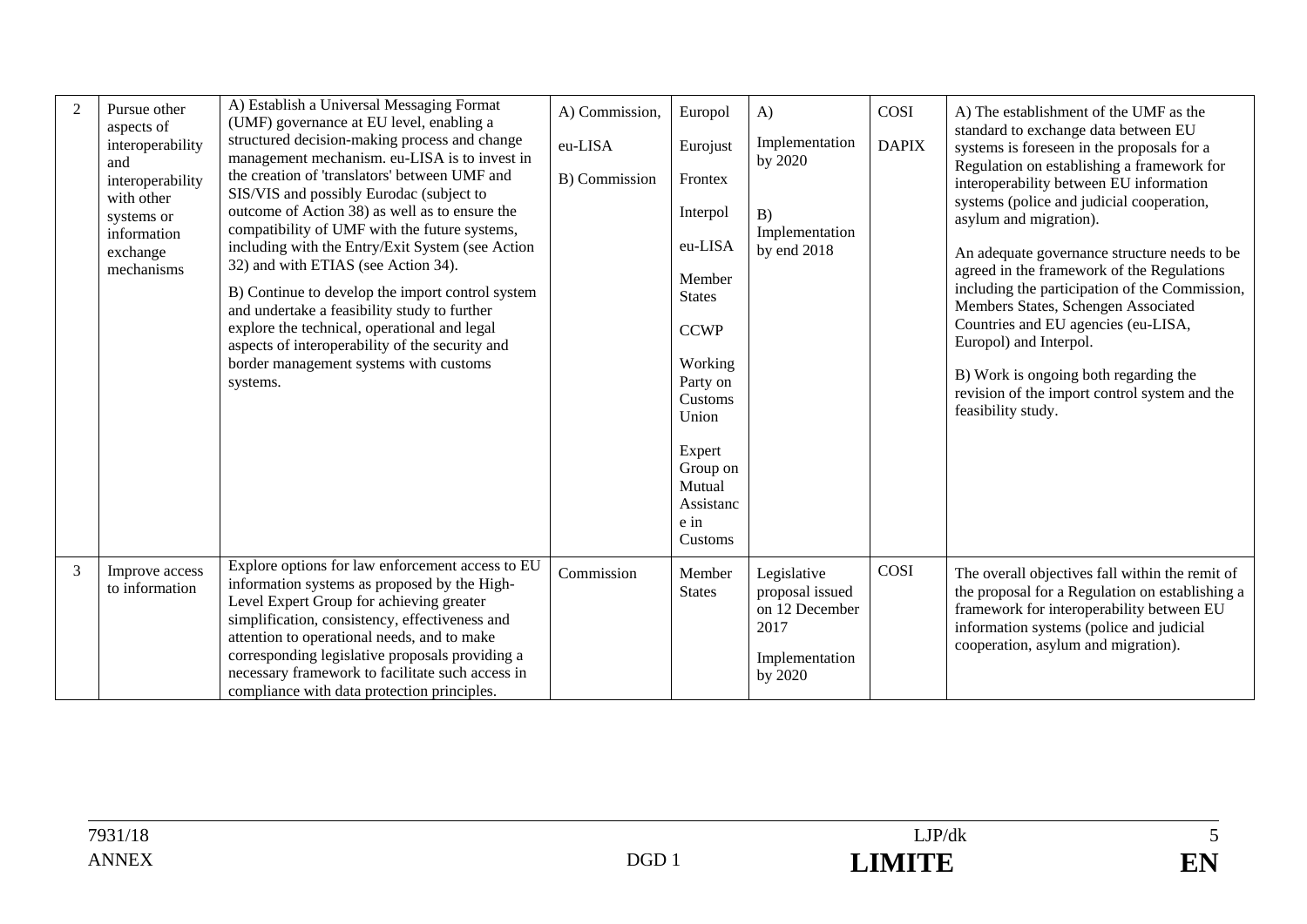## **Theme 2: Data quality and data protection**

| Enhance data<br>A) 2018<br><b>DAPIX</b><br>$\overline{4}$<br>A) Commission<br>Commission<br>A) has been concluded.<br>A) Establish for all systems under the                                                                                                                                                                                                                                                                                                                                                                                                                                                                                                                                                                                                                                                                                                                                                                           | Implementation                                                                                                                                                                                                                                                                                                                                                                                                                                                                                                                                                                                                                                                                                                                                                                                                                                                                                                                                                                                                                                                                 | <b>Moni-toring</b> | <b>Time-table</b> | Stake-<br>holders | <b>Primary</b><br><b>Responsible</b><br><b>Party/Parties</b> | <b>Action</b>                         | Objective | $\mathbf{N}^\circ$ |
|----------------------------------------------------------------------------------------------------------------------------------------------------------------------------------------------------------------------------------------------------------------------------------------------------------------------------------------------------------------------------------------------------------------------------------------------------------------------------------------------------------------------------------------------------------------------------------------------------------------------------------------------------------------------------------------------------------------------------------------------------------------------------------------------------------------------------------------------------------------------------------------------------------------------------------------|--------------------------------------------------------------------------------------------------------------------------------------------------------------------------------------------------------------------------------------------------------------------------------------------------------------------------------------------------------------------------------------------------------------------------------------------------------------------------------------------------------------------------------------------------------------------------------------------------------------------------------------------------------------------------------------------------------------------------------------------------------------------------------------------------------------------------------------------------------------------------------------------------------------------------------------------------------------------------------------------------------------------------------------------------------------------------------|--------------------|-------------------|-------------------|--------------------------------------------------------------|---------------------------------------|-----------|--------------------|
| automated data quality control mechanisms<br>2019<br><b>States</b><br>SIS/<br>eu-LISA<br>and common data quality indicators.<br>C) 2018<br>eu-LISA<br><b>SIRENE WP</b><br>C) eu-LISA,<br>B) Work towards developing a central<br>D) Ongoing<br>Member States,<br>Europol<br>repository with anonymised data for<br>Governing<br>Commission,<br>reporting and statistics.<br><b>Bodies EU</b><br>Eurojust<br><b>CEPOL</b><br>agencies<br>C) Disseminate common data quality<br>Frontex<br>D) Member<br>indicators and minimum standards with the<br>States,<br><b>CEPOL</b><br>help of joint manuals, best practices and<br>Commission,<br>expertise among Member States. Develop<br>eu-LISA<br>relevant training modules on data quality for<br>staff responsible for feeding the systems at<br>national level.<br>D) Implement the data quality roadmap<br>prepared by eu-LISA.<br>place in late 2017.<br>quality roadmap is ongoing. | B) and C) are taken forward in the<br>framework of IMS action 4 (Enhance<br>Information Quality). A showcase of the<br>future Common Repository for<br>Reporting and Statistics has been<br>implemented. eu-LISA reports regularly<br>to DAPIX on the state of play.<br>Additionally, eu-LISA chairs a group of<br>EU JHA Agencies examining the CRRS<br>and future possibilities thereof.<br>Data quality modules are available in<br>training for all eu-LISA systems while<br>focussed modules were recently<br>included in the joint CEPOL-COM-eu-<br>LISA course on SIS II for SIRENE. A<br>dedicated VIS data quality training took<br>D) The implementation of the data<br>Updated quality check metrics have<br>been agreed with MS and are being used<br>in monthly quality measurement<br>campaigns for all three eu-LISA large-<br>scale IT systems. The work is already<br>supporting the embedding of data<br>quality by design into new central<br>system development based on common<br>data quality indicators, notably for the<br>upcoming Entry-Exit system. | <b>COPEN WP</b>    | B) 2018/          | Member            | B) Commission,                                               | operational responsibility of eu-LISA | quality   |                    |

 $1.18$  LJP/dk  $1.18$ ANNEX DGD 1 **LIMITE** 

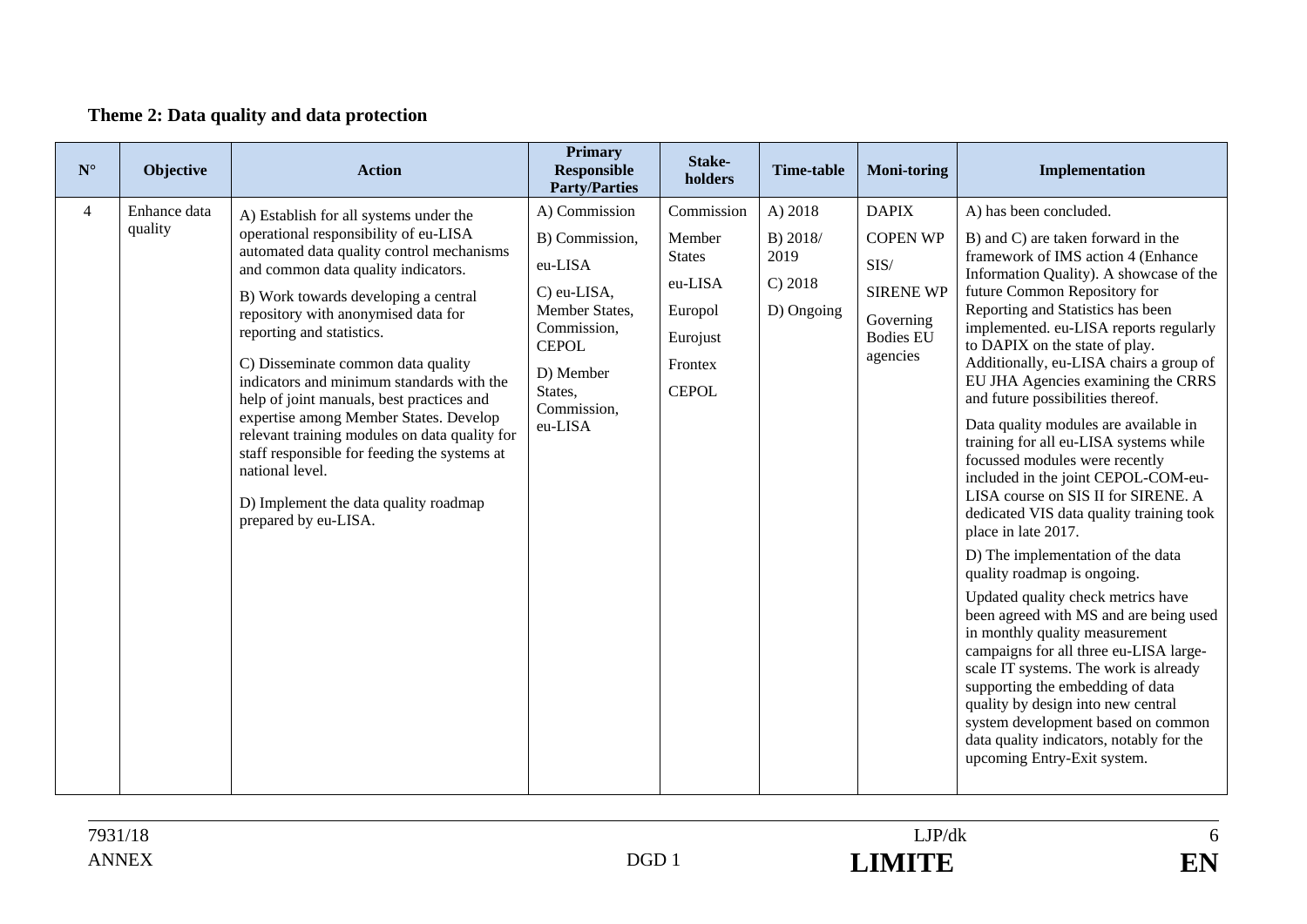| 5 | Ensure full<br>compliance<br>with data<br>protection and<br>security<br>requirements | A) Analyse, develop and promote 'privacy<br>by design' solutions, in particular in view of<br>legal initiatives.<br>B) Share experiences, practices and insights<br>with a view to implementing the EU data<br>protection package. | A) Commission<br><b>B</b> ) Member States | Europol<br>Eurojust<br>Frontex<br>eu-LISA<br><b>EDPS</b><br><b>FRA</b> | Data<br>protection<br>package into<br>force in May<br>2018 | Commission | A) The General Data Protection<br>Regulation (GDPR) and the Police<br>Directive set out the framework for the<br>'privacy by design' principle. Those<br>principles have to be put in practice and<br>implemented in the context of the EU<br>large-scale IT systems, notably at the<br>level of the legislative proposal and later<br>in the context of development of those<br>systems.<br>B) Member States data protection<br>authorities and the European Data<br>Protection Board enforce compliance of<br>the data protection reform package. The<br>Commission monitors the<br>implementation of the package by |
|---|--------------------------------------------------------------------------------------|------------------------------------------------------------------------------------------------------------------------------------------------------------------------------------------------------------------------------------|-------------------------------------------|------------------------------------------------------------------------|------------------------------------------------------------|------------|------------------------------------------------------------------------------------------------------------------------------------------------------------------------------------------------------------------------------------------------------------------------------------------------------------------------------------------------------------------------------------------------------------------------------------------------------------------------------------------------------------------------------------------------------------------------------------------------------------------------|
|   |                                                                                      |                                                                                                                                                                                                                                    |                                           |                                                                        |                                                            |            | Member States and prepares the<br>evaluation report on its application.                                                                                                                                                                                                                                                                                                                                                                                                                                                                                                                                                |

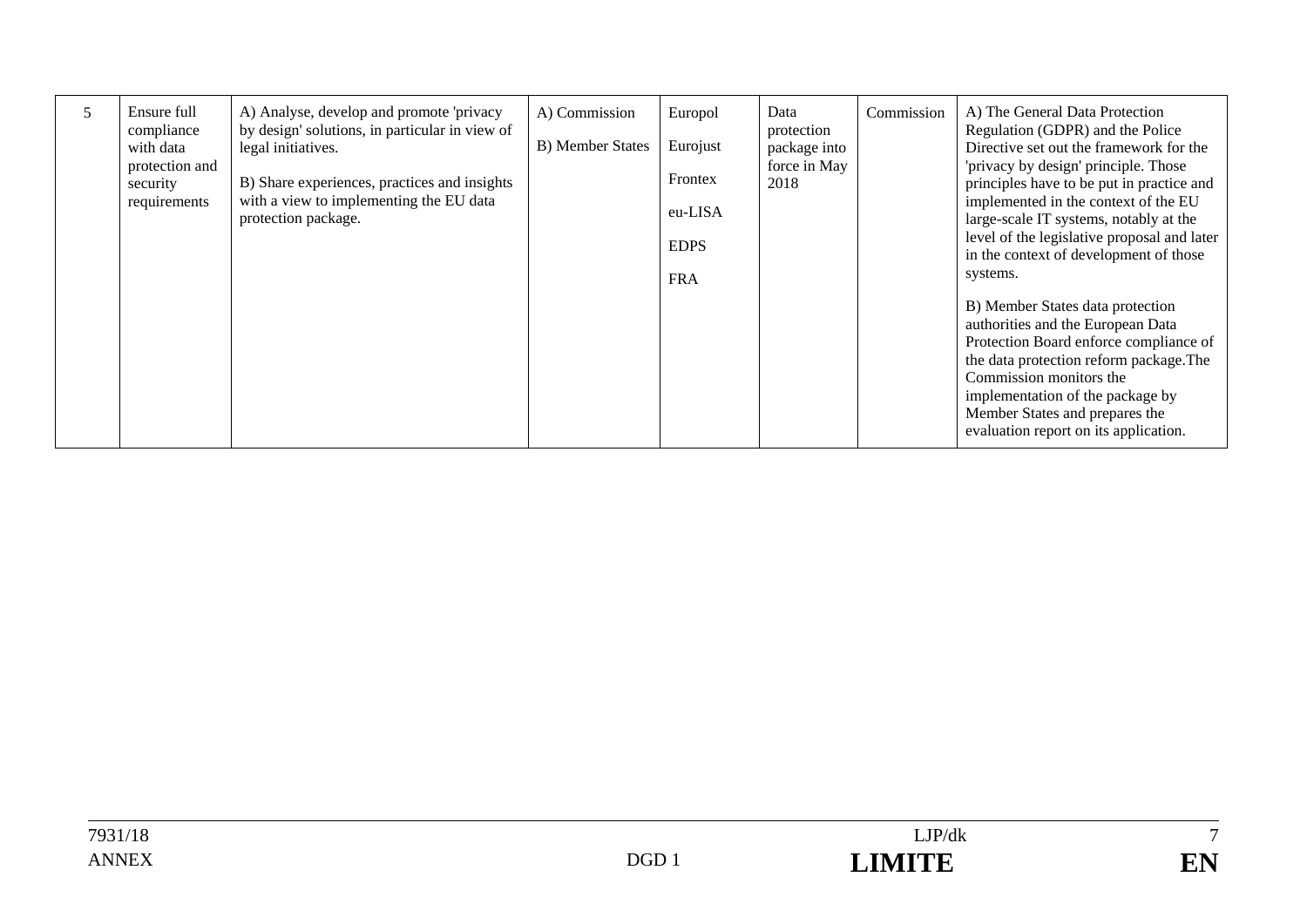#### **CHAPTER 2B: STRENGTHEN INFORMATION EXCHANGE IN THE AREA OF JUSTICE AND HOME AFFAIRS.**

| $N^{\circ}$ | Objective                                                                                                                                       | <b>Action</b>                                                                                                                                                                                                                                                                                                                                                                                                                                                                                                                                                                                                                                                                                                                                                                                           | <b>Primary</b><br><b>Responsible</b><br><b>Party/Parties</b>         | Stake-<br>holders                                                                   | <b>Time-table</b> | <b>Moni-</b><br>toring                     | Implementation                                                                                                                                                                                                                                                                                                                                                                                                                                                                                                      |
|-------------|-------------------------------------------------------------------------------------------------------------------------------------------------|---------------------------------------------------------------------------------------------------------------------------------------------------------------------------------------------------------------------------------------------------------------------------------------------------------------------------------------------------------------------------------------------------------------------------------------------------------------------------------------------------------------------------------------------------------------------------------------------------------------------------------------------------------------------------------------------------------------------------------------------------------------------------------------------------------|----------------------------------------------------------------------|-------------------------------------------------------------------------------------|-------------------|--------------------------------------------|---------------------------------------------------------------------------------------------------------------------------------------------------------------------------------------------------------------------------------------------------------------------------------------------------------------------------------------------------------------------------------------------------------------------------------------------------------------------------------------------------------------------|
| 6           | Enhance<br>cooperation<br>and expertise<br>of<br>practitioners<br>including<br>understanding<br>of each other's<br>practices and<br>backgrounds | A) (Further) develop national training and<br>awareness raising programmes for law<br>enforcement and public prosecution, including<br>joint training, in cooperation with relevant EU<br>agencies.<br>B) Continue to develop cross-border exchange<br>programmes with practitioners. Practitioners<br>including staff from Single Points of Contact<br>(SPOCs), Police and Customs Cooperation<br>Centres (PCCCs) and other (for example, from<br>National Coordination Centres (NCCs) in the<br>framework of EUROSUR) should be involved<br>in developing and applying the mentioned<br>programmes.<br>C) Strengthen PCCCs and their cooperation<br>with SPOCs while ensuring a centralised<br>(national or at least state level) overview and<br>monitoring of cross-border information<br>exchange. | A) Member<br><b>States</b><br>B) CEPOL<br>C) Member<br><b>States</b> | Europol<br>Eurojust<br>Commission<br>Interpol<br>eu-LISA<br>Member<br><b>States</b> | Ongoing           | <b>DAPIX</b><br><b>LEWP</b><br><b>CCWP</b> | A) Ongoing training activities in relation to<br>international police and judicial cooperation.<br>B) Exchanges continue to take place (71<br>implemented in 2017; 106 planned for 2018) for<br>the category of law enforcement cooperation<br>and information exchange under the CEPOL<br>Exchange Programme (CEP).<br>C) Actions taken forward in the framework of<br>IMS action 7 (PCCC: European dimension). 9th<br>annual PCCC took place in the Hague on 23<br>April 2018 and addressed SIENA related issues. |

**Theme 1: Stronger cross-border cooperation and improving information exchange**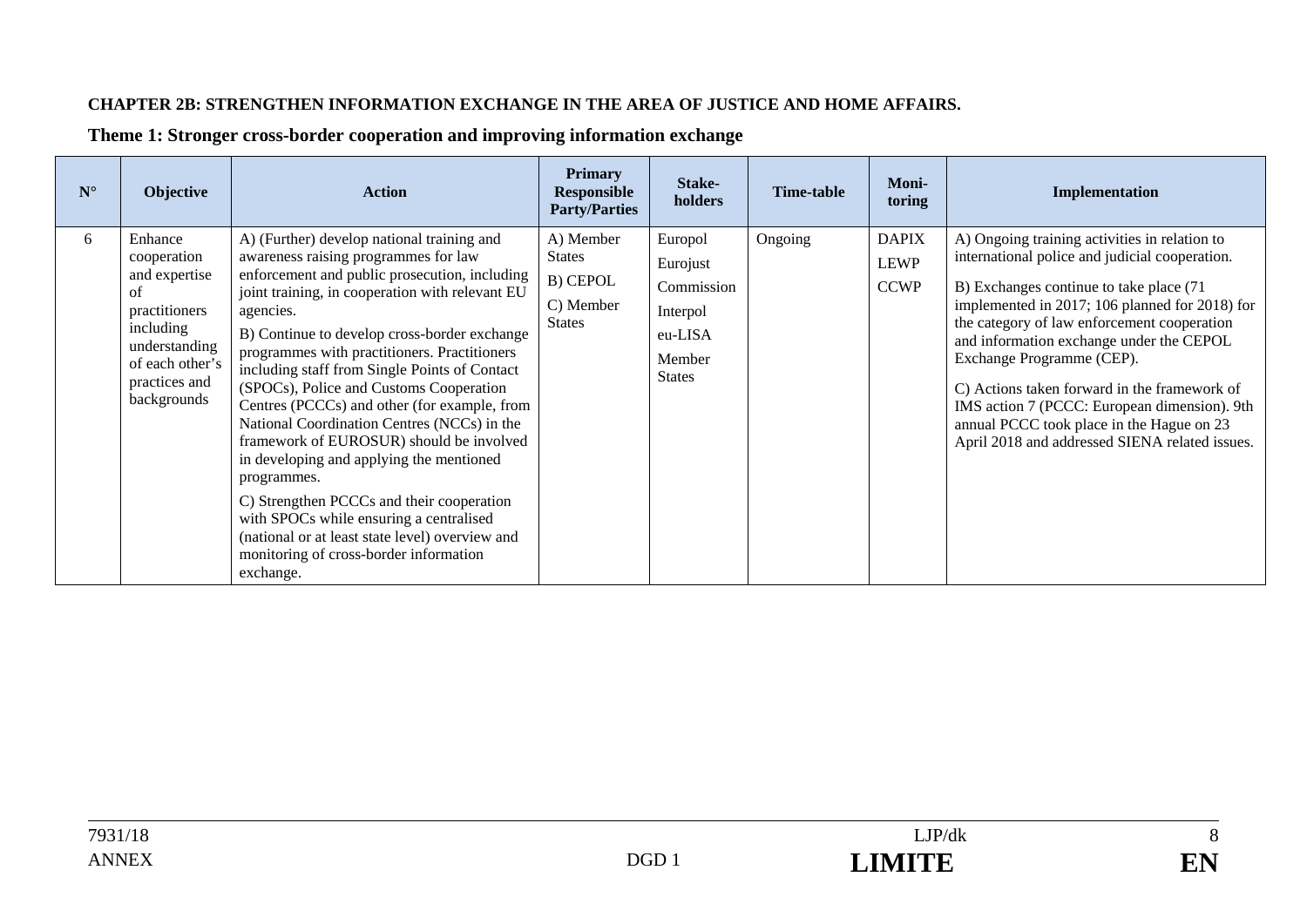| $\overline{7}$ | Improve<br>cross-border<br>law<br>enforcement<br>cooperation<br>between<br>SPOCs and<br>information<br>exchange | A) Establish SPOCs for cross-border law<br>enforcement information exchange in all<br>Member States.<br>B) Develop training and exchange<br>programmes for SPOC personnel.<br>C) Study the feasibility of Computer Aided<br>Translation to reduce both the information<br>exchange lag and the burden on the staff in<br>SPOCs.<br>D) Develop/introduce effective case<br>management and workflow solutions<br>specifically for SPOCs with a view to mutual<br>legal assistance cooperation.                                                                                                                                                 | A) Member<br><b>States</b><br>B) Member<br><b>States</b><br><b>CEPOL</b><br>C) Member<br><b>States</b><br>D) Member<br><b>States</b> | Europol<br>Eurojust<br>Commission<br>eu-LISA<br>Frontex  | A) 2018<br>$B$ , $C$ , $D$ )<br>Ongoing                                                       | <b>DAPIX</b><br><b>COPEN</b><br><b>WP</b><br><b>LEWP</b><br><b>CCWP</b> | A) Under implementation.<br>B), C), D) taken forward in the framework of<br>IMS action 8 (Strengthen SPOCs). The leader of<br>this action reports regularly on the state of play<br>to DAPIX.                                                                                      |
|----------------|-----------------------------------------------------------------------------------------------------------------|----------------------------------------------------------------------------------------------------------------------------------------------------------------------------------------------------------------------------------------------------------------------------------------------------------------------------------------------------------------------------------------------------------------------------------------------------------------------------------------------------------------------------------------------------------------------------------------------------------------------------------------------|--------------------------------------------------------------------------------------------------------------------------------------|----------------------------------------------------------|-----------------------------------------------------------------------------------------------|-------------------------------------------------------------------------|------------------------------------------------------------------------------------------------------------------------------------------------------------------------------------------------------------------------------------------------------------------------------------|
| 8              | Improve the<br>sharing of<br>criminal<br>records.<br>particularly<br>relating to<br>terrorism<br>convictions    | A) Facilitate access to ECRIS for all relevant<br>authorities and increase use of the system.<br>B) Explore the possibility of interoperability<br>of ECRIS-TCN with the future shared<br>biometric matching service and if appropriate<br>the common identity repository.<br>C) Additionally, consider solutions (other than<br>the ECRIS system) to allow the pro-active<br>sharing of convictions data, in particular<br>relating to terrorism; and, as appropriate,<br>assess the legal and practical feasibility of<br>implement a solution which includes making<br>certain convictions data available to the<br>relevant authorities. | A) Member<br><b>States</b><br>B)<br>Commission<br>C) Member<br><b>States</b>                                                         | Europol<br>Eurojust<br>Frontex<br><b>OLAF</b><br>eu-LISA | A) Ongoing<br>B)<br>Interoperability<br>proposal<br>adopted on 12<br>December 2017<br>C) 2019 | <b>COPEN</b>                                                            | Work is ongoing on the establishment of<br>ECRIS-TCN (establishment of a central register<br>for convicted Third Country Nationals) through<br>a Regulation, with an accompanying Directive.<br>An agreement on this legislative file could be<br>reached by the end of June 2018. |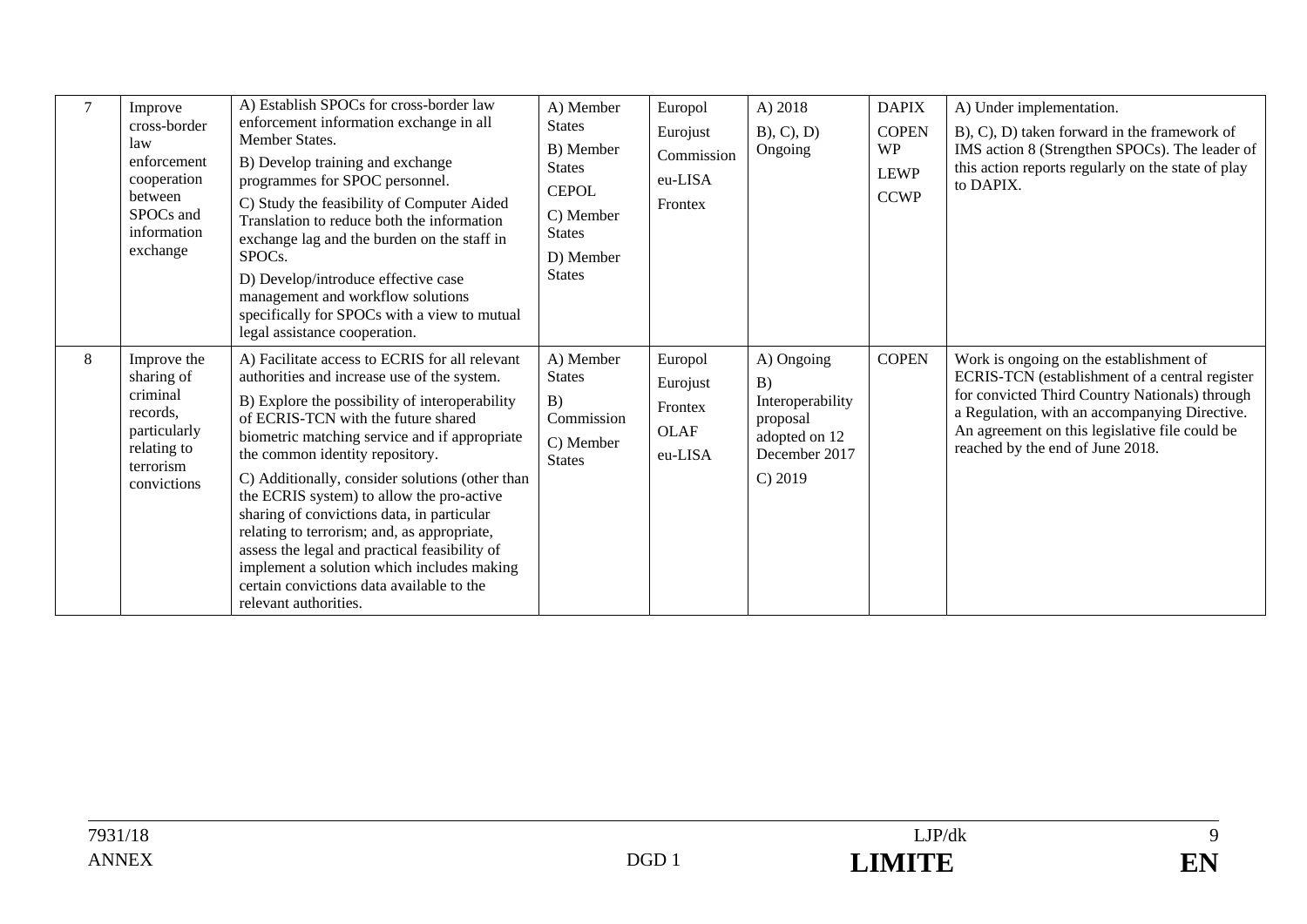| 9  | Facilitate<br>cross-border<br>information<br>exchange<br>between<br>judicial<br>authorities                        | Present a proposal for ensuring the<br>sustainability of e-CODEX, providing the<br>necessary legal and technical arrangements<br>enabling eu-LISA to ensure its maintenance<br>and interoperability, so as to allow this agency<br>to host e-CODEX solutions.                             | Commission              | Member<br><b>States</b><br>eu-LISA       | Q4 2018 | Working<br>Party on<br>e-Law<br>$(e-$<br>Justice) -<br>expert<br>group on<br>$e-$<br><b>CODEX</b> | The Working Party on e-Law discussed the state<br>of play on e-CODEX at its meetings on 27 April<br>and 29 May 2018. At the March meeting of the<br>Working Party, the Commission had been<br>invited to submit a legislative proposal on the<br>matter.<br>Concerning eu-LISA, the final compromise text<br>to be submitted to COREPER on 7 June 2018<br>mentions e-CODEX as a possible example of<br>systems to be entrusted to the Agency within the<br>context of application of Articles 67 to 89 of the<br>TFEU. |
|----|--------------------------------------------------------------------------------------------------------------------|-------------------------------------------------------------------------------------------------------------------------------------------------------------------------------------------------------------------------------------------------------------------------------------------|-------------------------|------------------------------------------|---------|---------------------------------------------------------------------------------------------------|------------------------------------------------------------------------------------------------------------------------------------------------------------------------------------------------------------------------------------------------------------------------------------------------------------------------------------------------------------------------------------------------------------------------------------------------------------------------------------------------------------------------|
| 10 | Strengthen<br>European<br>response to<br>travel<br>document<br>fraud                                               | Take the necessary actions, including a<br>legislative proposal establishing the system of<br>False and Authentic Documents Online<br>(FADO) on a more solid basis, while ensuring<br>its continuity and development.                                                                     | Commission              | Member<br>States,<br>Frontex,<br>eu-LISA | Ongoing | <b>SCIFA</b>                                                                                      | On 27 March 2017 the Council adopted<br>conclusions inviting the Commission to take<br>action, including the adoption of a legislative<br>proposal on the FADO system.<br>The Commission has not yet presented any<br>legislative proposal.<br>Frontex's new Centre of Excellence for<br>combating Document Fraud (CED) is building<br>expertise in the field of false documents.                                                                                                                                      |
| 11 | Streamline<br>and speed up<br>international<br>information<br>exchange by<br>automation of<br>manual<br>procedures | Develop the Automation of Data Exchange<br>Processes (ADEP) project.<br>The project must ensure complementarity with<br>existing information management solutions<br>especially with regard to Europol data, as well<br>as seek a low-cost, legally proof and user-<br>friendly solution. | Member<br><b>States</b> | Europol                                  | Ongoing | <b>DAPIX</b>                                                                                      | Actions taken forward in the framework of IMS<br>action 2 (Automation of Data Exchange<br>Process). Pilot launched in April 2018.                                                                                                                                                                                                                                                                                                                                                                                      |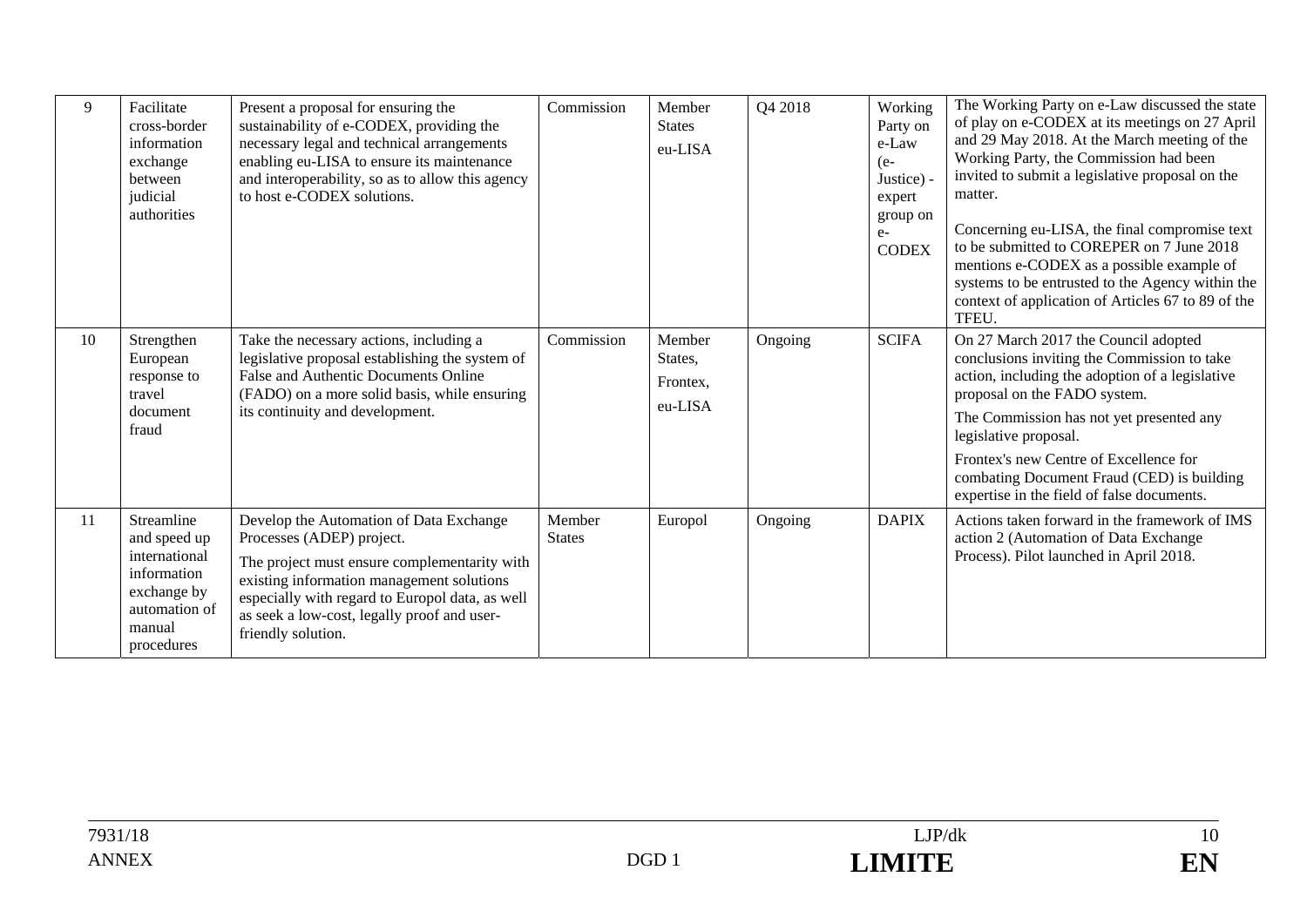| $N^{\circ}$ | <b>Objective</b>                                          | <b>Action</b>                                                                                                 | <b>Primary</b><br><b>Responsible</b><br><b>Party/Parties</b> | Stake-<br>holders   | <b>Time-table</b> | <b>Moni-toring</b>                   | Implementation                                                                                                                                                                                                                                                                                                                                                                       |
|-------------|-----------------------------------------------------------|---------------------------------------------------------------------------------------------------------------|--------------------------------------------------------------|---------------------|-------------------|--------------------------------------|--------------------------------------------------------------------------------------------------------------------------------------------------------------------------------------------------------------------------------------------------------------------------------------------------------------------------------------------------------------------------------------|
| 12          | Improve the<br>information<br>potential of<br>EU agencies | Increase the data supply to Europol and<br>Eurojust as well as systematic sharing of cases<br>as appropriate. | Member<br><b>States</b>                                      | Europol<br>Eurojust | Ongoing           | MB Europol<br>College of<br>Eurojust | Europol has supported the implementation<br>of several dataloaders allowing for<br>efficient and effective insertion and<br>management of large amount of data<br>available directly to MS via EIS (Europol<br>Information System), soon also via<br>QUEST. An additional example of the<br>enhanced data supply by the agency<br>includes the support to the extension of<br>SIENA. |
|             |                                                           |                                                                                                               |                                                              |                     |                   |                                      | Eurojust continued to monitor the flow of<br>notifications under Article 13(5) to $(7)$ of<br>the Eurojust Council Decision. According<br>to Eurojust's annual report for 2017, there<br>were 198 cases under which Article 13<br>notifications were submitted.                                                                                                                      |

## **Theme 2: Strengthening EU agencies and improving the use of EU information systems**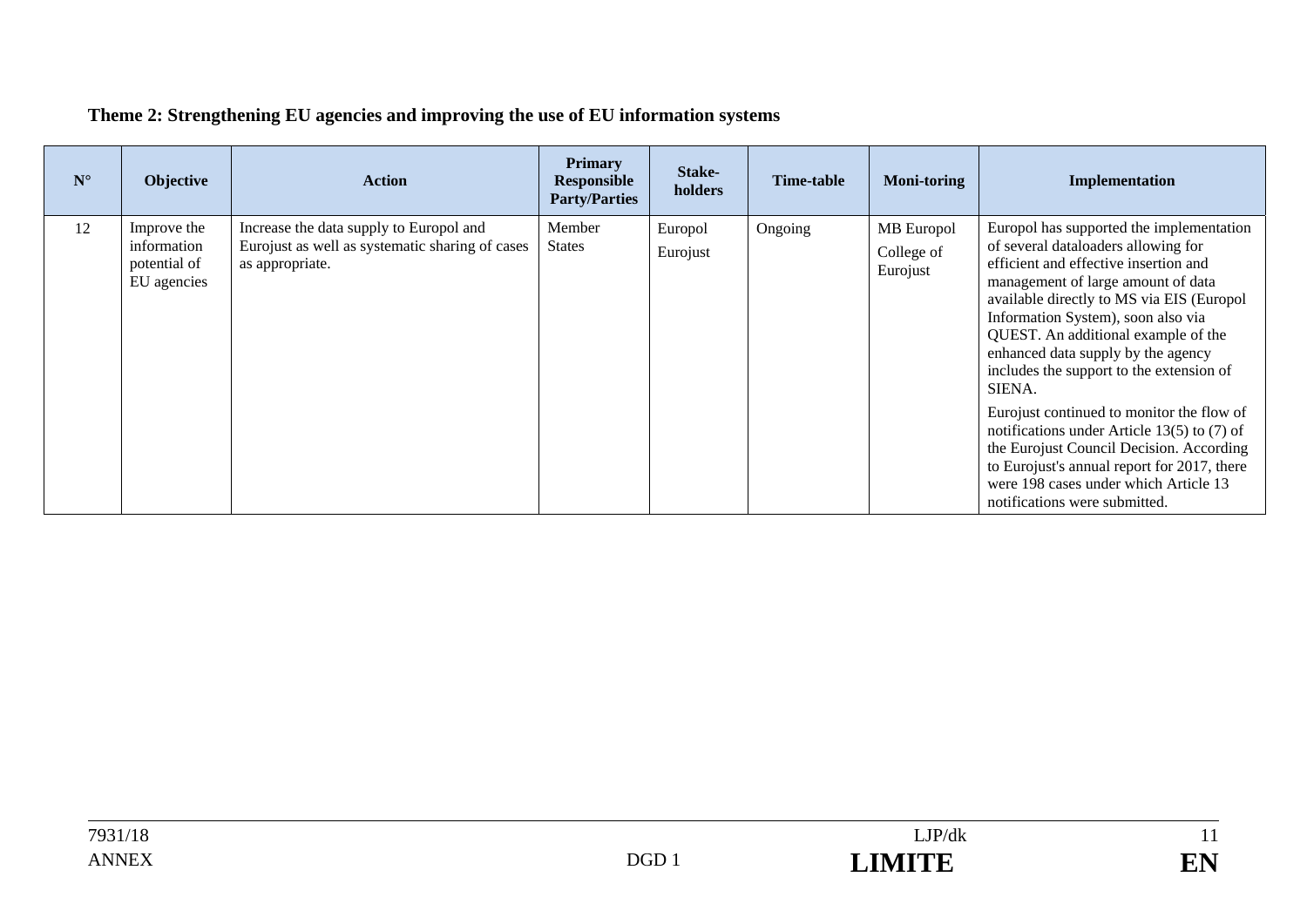| 13 | Europol to<br>fully use SIS,<br>VIS and<br>Eurodac | A) Fully use Europol's current permission to<br>access to SIS, VIS and Eurodac including by<br>establishing technical effective connections.<br>B) After undertaking these steps, identify<br>possible obstacles to batch cross-matching on | A) Europol<br>B) Europol<br>C) Europol,<br>Commission | Member<br>States eu-<br><b>LISA</b> | Ongoing | MB Europol<br>MB eu-LISA<br><b>DAPIX</b> | The Council, in its conclusions adopted on<br>4 June 2018, invited Europol to make full<br>use of its current rights to access SIS, VIS<br>and Eurodac with the purpose of<br>enhancing interoperability.                                                                                                                                                                                                                 |
|----|----------------------------------------------------|---------------------------------------------------------------------------------------------------------------------------------------------------------------------------------------------------------------------------------------------|-------------------------------------------------------|-------------------------------------|---------|------------------------------------------|---------------------------------------------------------------------------------------------------------------------------------------------------------------------------------------------------------------------------------------------------------------------------------------------------------------------------------------------------------------------------------------------------------------------------|
|    |                                                    | these systems, keep statistics and provide<br>analysis of use of the above-mentioned<br>databases in similar way as Member States are<br>obliged to do.                                                                                     |                                                       |                                     |         |                                          | SIS has been increasingly used by Europol<br>(630 SIS searches in 2016 and over 32 000<br>in 2017). Pending finalisation of the<br>Eurodac recast, which will allow better                                                                                                                                                                                                                                                |
|    |                                                    | C) Further explore synergies between the<br>Europol data and other systems, notably the<br>SIS.                                                                                                                                             |                                                       |                                     |         |                                          | interconnection to Eurodac, a pilot project<br>was launched and first searches carried out<br>for most significant terrorism-related<br>cases. Concerning VIS, Europol advanced<br>significantly with building an interface to<br>query VIS biographic data and therefore<br>allow for Europol connection to the<br>system. The project finalisation is pending<br>awaiting for decisive technical support by<br>eu-LISA. |
|    |                                                    |                                                                                                                                                                                                                                             |                                                       |                                     |         |                                          | PIUs are being established, and are<br>gradually creating SIENA connections. At<br>this time approximately 50% of all PIUs<br>have a dedicated PIU account.                                                                                                                                                                                                                                                               |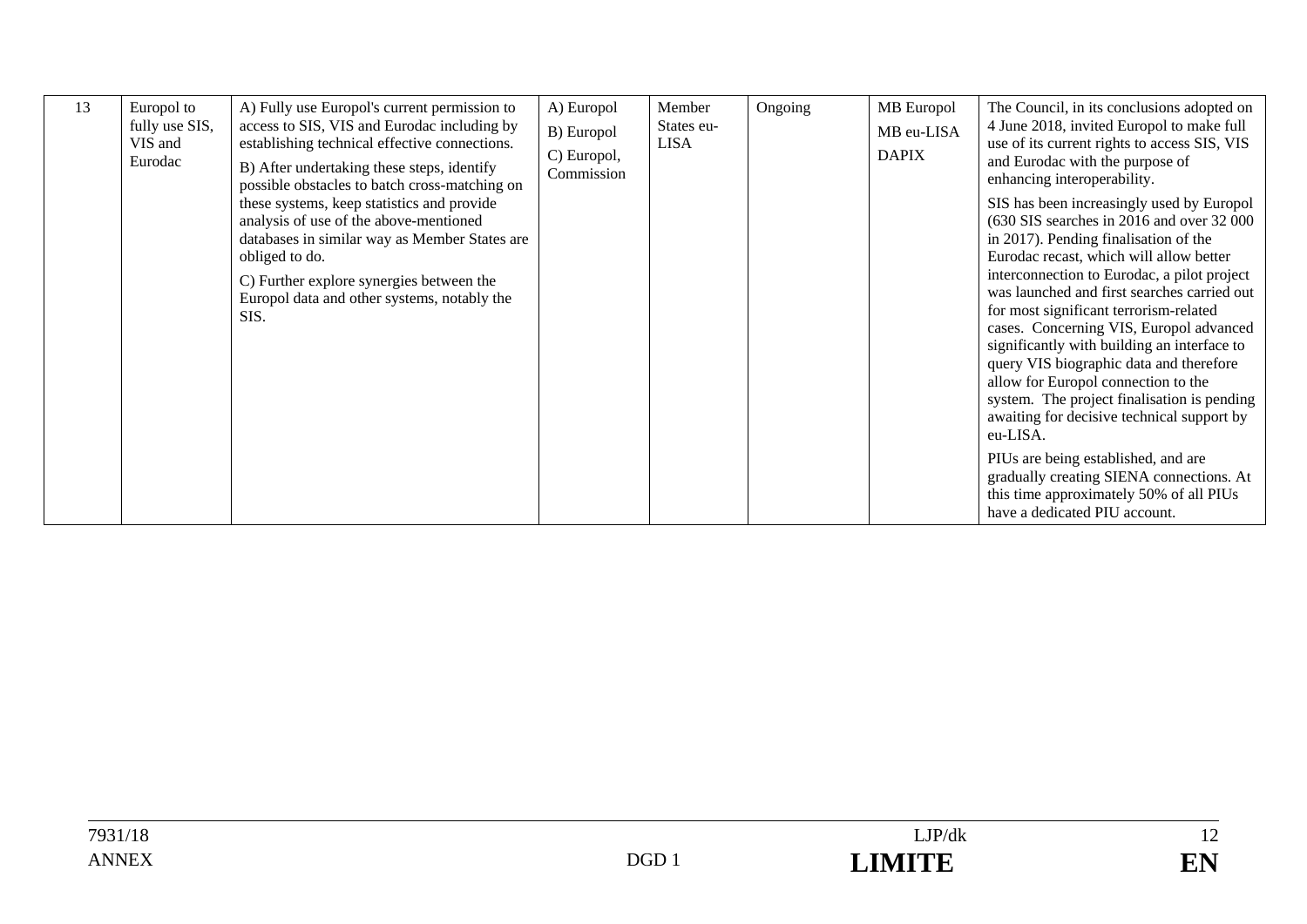| 14 | Implement<br><b>QUEST</b>                                                                  | Continue work on the project 'Querying<br>Europol Systems' (QUEST), including in<br>support of the development of national single-<br>search interfaces, and facilitate its roll-out to<br>Member States. | Europol                             | Member<br><b>States</b>           | 2018-2020 | <b>DAPIX</b>           | In Europol's programming document for<br>2018-2020, the agency aims at further<br>integrating the access to data into single<br>search solutions and to add more entities to<br>the Search webservice (QUEST).<br>The agency will continue developing<br>QUEST in line with MS needs, in<br>particular its access via a multi-level<br>security network and the possibility to do<br>automated batch searches of large volumes<br>of data while ensuring full compliance                          |
|----|--------------------------------------------------------------------------------------------|-----------------------------------------------------------------------------------------------------------------------------------------------------------------------------------------------------------|-------------------------------------|-----------------------------------|-----------|------------------------|---------------------------------------------------------------------------------------------------------------------------------------------------------------------------------------------------------------------------------------------------------------------------------------------------------------------------------------------------------------------------------------------------------------------------------------------------------------------------------------------------|
|    |                                                                                            |                                                                                                                                                                                                           |                                     |                                   |           |                        | with the legal requirements including<br>protection of personal data.<br>QUEST has been deployed in production<br>and is available to be integrated/used by<br>MS (on EU RESTRICTED network).<br>QUEST accessibility from an<br>unclassified/BPL network is under<br>development. Europol is working on a<br>solution: a pilot BPL connectivity is<br>expected to be activated for 3 MS by end<br>of 2018.                                                                                        |
| 15 | Enhance the<br>coordination<br>and<br>monitoring<br>capabilities of<br>Eurojust<br>Members | Enable the setting up of the Eurojust National<br>Coordination System (ENCS) and connection<br>of its members to the Eurojust's Case<br>Management System (CMS).                                          | Member<br><b>States</b><br>Eurojust | Europol<br>Frontex<br><b>OLAF</b> | Ongoing   | College of<br>Eurojust | As stated in the previous implementation<br>report, 25 Member States have established<br>the ENCS.<br>According to Eurojust's annual report for<br>2017 and Eurojust's programming<br>document 2018-2020, the use of ENCS in<br>Member States will have to be optimised<br>including the modernisation of the CMS.<br>Eurojust approved a set of measures for<br>more harmonised data insertion across<br>National Desks. These measures, together<br>with an increased data quality review, will |
|    |                                                                                            |                                                                                                                                                                                                           |                                     |                                   |           |                        | improve the quality of data to support<br>operational work.                                                                                                                                                                                                                                                                                                                                                                                                                                       |

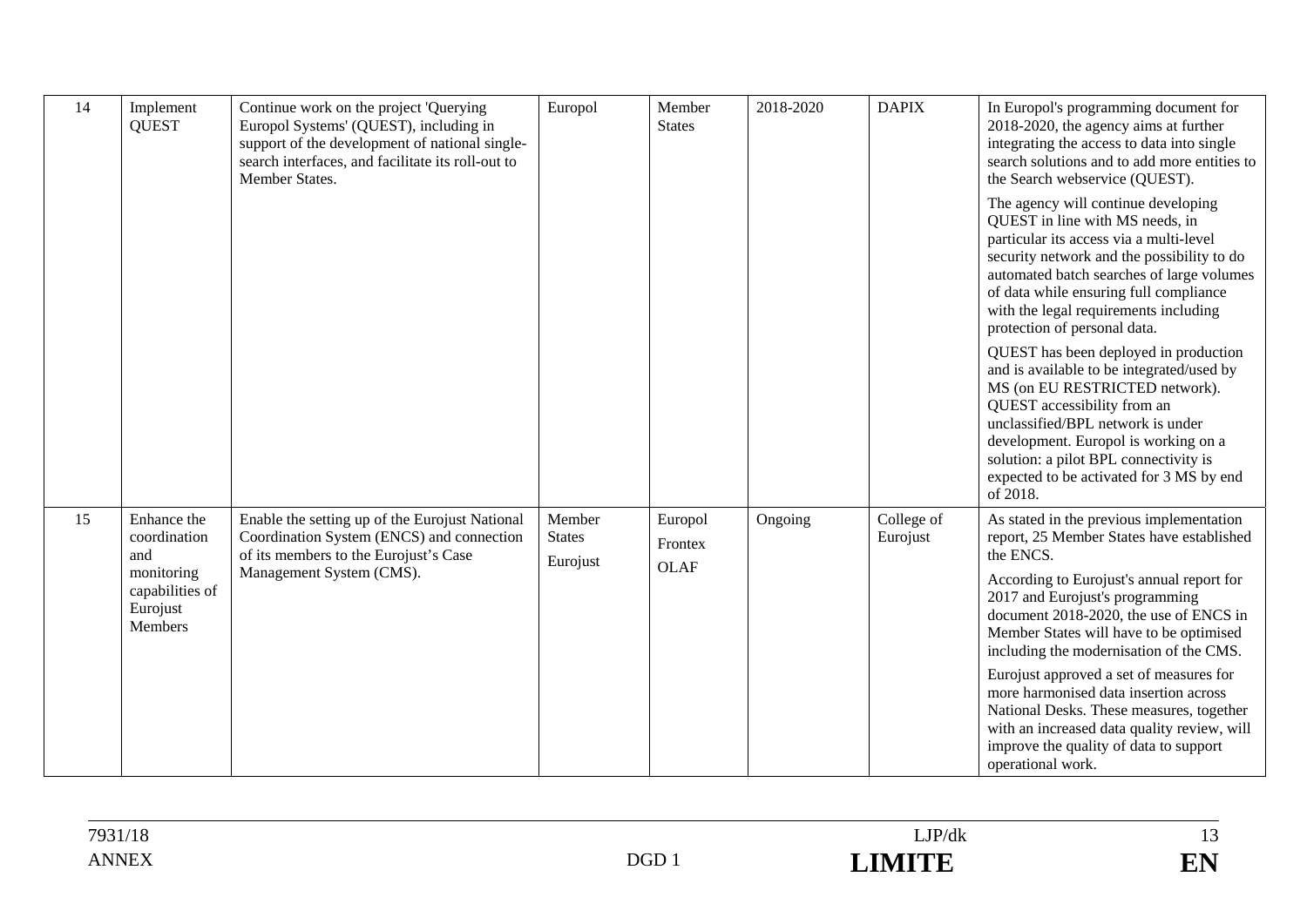| 16<br>Enhance the<br>effectiveness<br>of using the<br>Schengen<br>Information<br>System (SIS) | A) Redouble Member States' efforts to fully<br>implement and use SIS in line with existing<br>legal requirements.<br>B) Law enforcement, border guard authorities<br>and immigration services should include,<br>when available, identifiers in alerts (copy<br>passport, digital photo, biometrics, DNA-<br>profiles to be considered) on the basis of<br>existing legal provisions; enable searches on<br>fingerprints and provision of facial image in<br>the case of a hit. The workload for SIRENE<br>Bureaux and other practitioners should be<br>assessed when further pursuing this action<br>including through solutions to interpret<br>information easily.<br>C) Implement an Automated Fingerprint<br>Identification System (AFIS) functionality in<br>the SIS within the central as well as national<br>system should be a top priority.<br>D) Revise the legal basis of the Schengen<br>Information System taking into account the<br>evaluation undertaking by the Commission<br>(including new functionalities, extending the<br>access of EU agencies while fully taking into<br>account the information owner principle and<br>the legal base of the agencies, facilitating<br>access to hit information). Further explore and<br>decide if Member States' return orders can and<br>should be inserted in SIS.<br>E) Consider a solution to allow the reciprocal<br>exchange of information between Schengen,<br>non-Schengen Member States and Member | A) Member<br><b>States</b><br>B) Member<br><b>States</b><br>C) eu-LISA<br>D)<br>Commission,<br>Council,<br>European<br>Parliament<br>E)<br>Commission | Europol<br>Eurojust<br>Frontex<br><b>SIRENE</b><br><b>Bureaux</b><br>eu-LISA | A) Gradual<br>ongoing process<br>depending on<br>national<br>availability and<br>possibilities<br>$B)$ 2017 (central<br>level) / 2018<br>onward<br>(national level)<br>C) Ongoing<br>D) Ongoing<br>E) Ongoing | $A)$ SIS/<br><b>SIRENE WP</b><br>B) MB eu-<br><b>LISA</b><br>SIS/VIS<br>Committee<br>$C)$ SIS/<br><b>SIRENE WP</b><br>SIS/VIS<br>Committee<br>D) Schengen<br>acquis<br><b>Working Party</b><br>E) Schengen<br><b>Working Party</b><br>(SIS/SIRENE<br>configuration) | A) The use of SIS increased considerably<br>during 2017 through the concerted action<br>of Member States, Commission and eu-<br>LISA as regards the number of searches,<br>hits and alerts.<br>B) Implemented at central level. Degree of<br>implementation depending on Member<br>States / ongoing. Council conclusions on<br>SIRENE Bureaux workload adopted in<br>December 2017.<br>C) Implemented in ten Member States.<br>D) Adoption of the legal basis of the SIS<br>in 2018.<br>E) The possible solution to allow the<br>reciprocal exchange of information<br>between Schengen, non-Schengen Member<br>States and Member States which are<br>partially using the instruments associated<br>with Schengen, has so far not been<br>addressed. |
|-----------------------------------------------------------------------------------------------|--------------------------------------------------------------------------------------------------------------------------------------------------------------------------------------------------------------------------------------------------------------------------------------------------------------------------------------------------------------------------------------------------------------------------------------------------------------------------------------------------------------------------------------------------------------------------------------------------------------------------------------------------------------------------------------------------------------------------------------------------------------------------------------------------------------------------------------------------------------------------------------------------------------------------------------------------------------------------------------------------------------------------------------------------------------------------------------------------------------------------------------------------------------------------------------------------------------------------------------------------------------------------------------------------------------------------------------------------------------------------------------------------------------------------------------------------------------------------|-------------------------------------------------------------------------------------------------------------------------------------------------------|------------------------------------------------------------------------------|---------------------------------------------------------------------------------------------------------------------------------------------------------------------------------------------------------------|---------------------------------------------------------------------------------------------------------------------------------------------------------------------------------------------------------------------------------------------------------------------|------------------------------------------------------------------------------------------------------------------------------------------------------------------------------------------------------------------------------------------------------------------------------------------------------------------------------------------------------------------------------------------------------------------------------------------------------------------------------------------------------------------------------------------------------------------------------------------------------------------------------------------------------------------------------------------------------------------------------------------------------|
|                                                                                               | States who are partially using the instruments<br>associated with Schengen.                                                                                                                                                                                                                                                                                                                                                                                                                                                                                                                                                                                                                                                                                                                                                                                                                                                                                                                                                                                                                                                                                                                                                                                                                                                                                                                                                                                              |                                                                                                                                                       |                                                                              |                                                                                                                                                                                                               |                                                                                                                                                                                                                                                                     |                                                                                                                                                                                                                                                                                                                                                                                                                                                                                                                                                                                                                                                                                                                                                      |

14 EN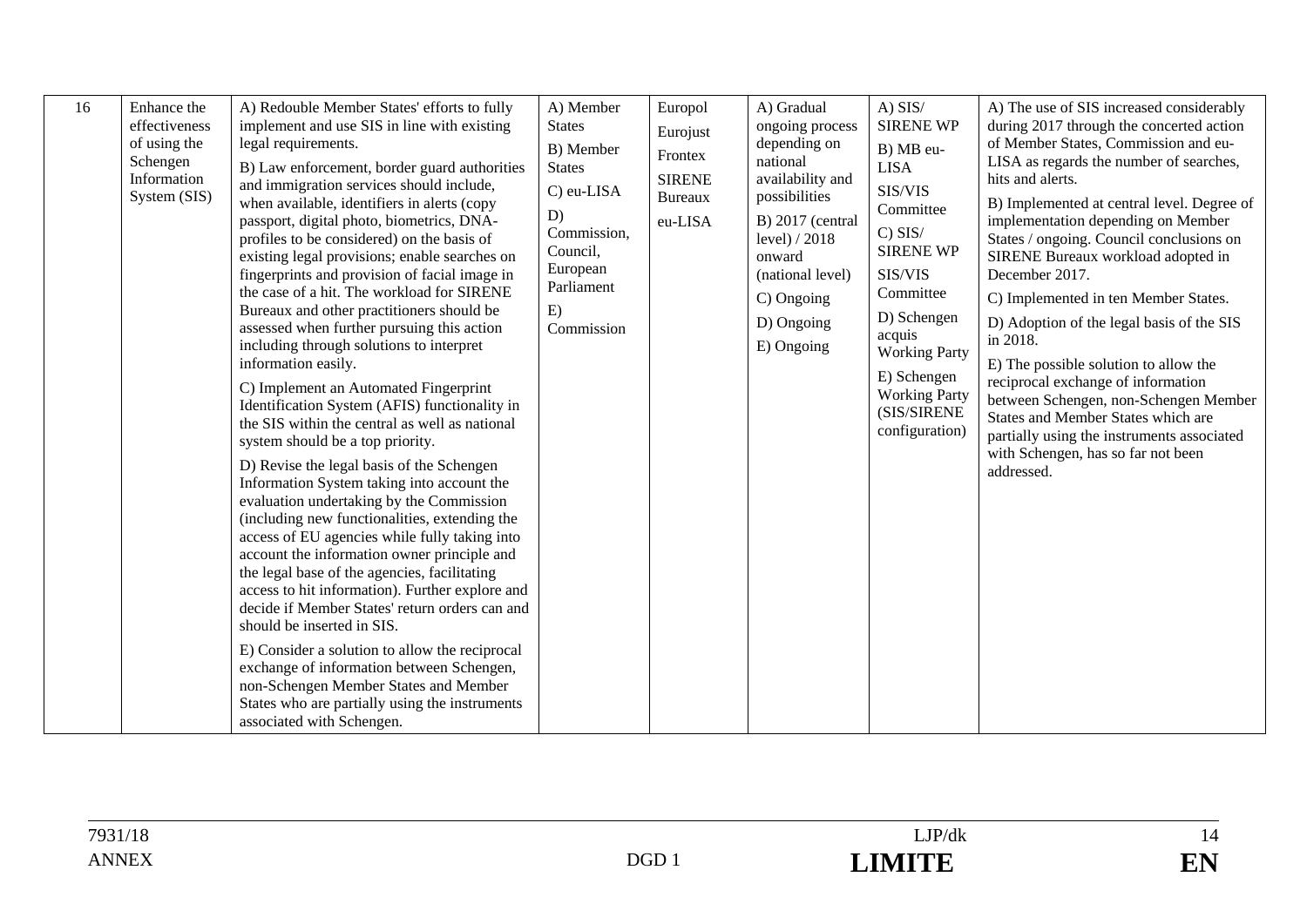| 17 | Ensure the use<br>of Prüm<br>possibilities to<br>exchange<br>DNA,<br>fingerprints<br>and vehicle<br>registration<br>data | A) Undertake infringement procedures and if<br>required follow-up steps to ensure the<br>connection of Member States to the Prüm<br>network.<br>B) Identify key obstacles and search for<br>solutions in relation to:<br>i: the connection to the Prüm network;<br>ii: the full use of Prüm possibilities.<br>C) Examine the possibility for Europol to<br>become a partner in the Prüm framework with<br>a view to enabling the cross matching of<br>DNA, finger prints and vehicle registration<br>data with third countries with which Europol<br>has an operational agreement while fully<br>taking the data owner principle into account. | $\bf{A}$<br>Commission<br>B) Member<br>States,<br>Commission<br>C) Europol | Europol<br>Eurojust<br>Commission | C) 2018 | Commission<br><b>DAPIX</b> | A) According to Commission's twelfth<br>progress report towards building an<br>effective and genuine Security Union (doc.<br>15861/17), "Work also continues to ensure<br>the full implementation of the Prüm<br>Decisions for the exchange of fingerprint<br>data, DNA data and vehicle registration<br>data. While most Member States have<br>made progress in this regard, the<br>Commission has had to use its<br>infringement powers. The Commission sent<br>Reasoned Opinions to Croatia, Ireland<br>and Italy on 18 May 2017, and to Greece<br>on 5 October 2017. In parallel, the<br>Commission continues to support Member<br>States by providing funding for<br>implementation under the national |
|----|--------------------------------------------------------------------------------------------------------------------------|------------------------------------------------------------------------------------------------------------------------------------------------------------------------------------------------------------------------------------------------------------------------------------------------------------------------------------------------------------------------------------------------------------------------------------------------------------------------------------------------------------------------------------------------------------------------------------------------------------------------------------------------|----------------------------------------------------------------------------|-----------------------------------|---------|----------------------------|-------------------------------------------------------------------------------------------------------------------------------------------------------------------------------------------------------------------------------------------------------------------------------------------------------------------------------------------------------------------------------------------------------------------------------------------------------------------------------------------------------------------------------------------------------------------------------------------------------------------------------------------------------------------------------------------------------------|
|    |                                                                                                                          |                                                                                                                                                                                                                                                                                                                                                                                                                                                                                                                                                                                                                                                |                                                                            |                                   |         |                            | programmes within $ISF - Police."$<br>B) Implemented.                                                                                                                                                                                                                                                                                                                                                                                                                                                                                                                                                                                                                                                       |
|    |                                                                                                                          |                                                                                                                                                                                                                                                                                                                                                                                                                                                                                                                                                                                                                                                |                                                                            |                                   |         |                            | C) Actions taken forward in the framework<br>of IMS action 9 (Europol's involvement in<br>Prüm information exchange).                                                                                                                                                                                                                                                                                                                                                                                                                                                                                                                                                                                       |
|    |                                                                                                                          |                                                                                                                                                                                                                                                                                                                                                                                                                                                                                                                                                                                                                                                |                                                                            |                                   |         |                            | Europol has started a business needs<br>analysis in March 2018 to obtain the initial<br>feedback of Member States on a possible<br>involvement of Europol in Prüm (or Prüm-<br>like) data exchange. The results will<br>constitute a base for further possible steps<br>in this regard.                                                                                                                                                                                                                                                                                                                                                                                                                     |

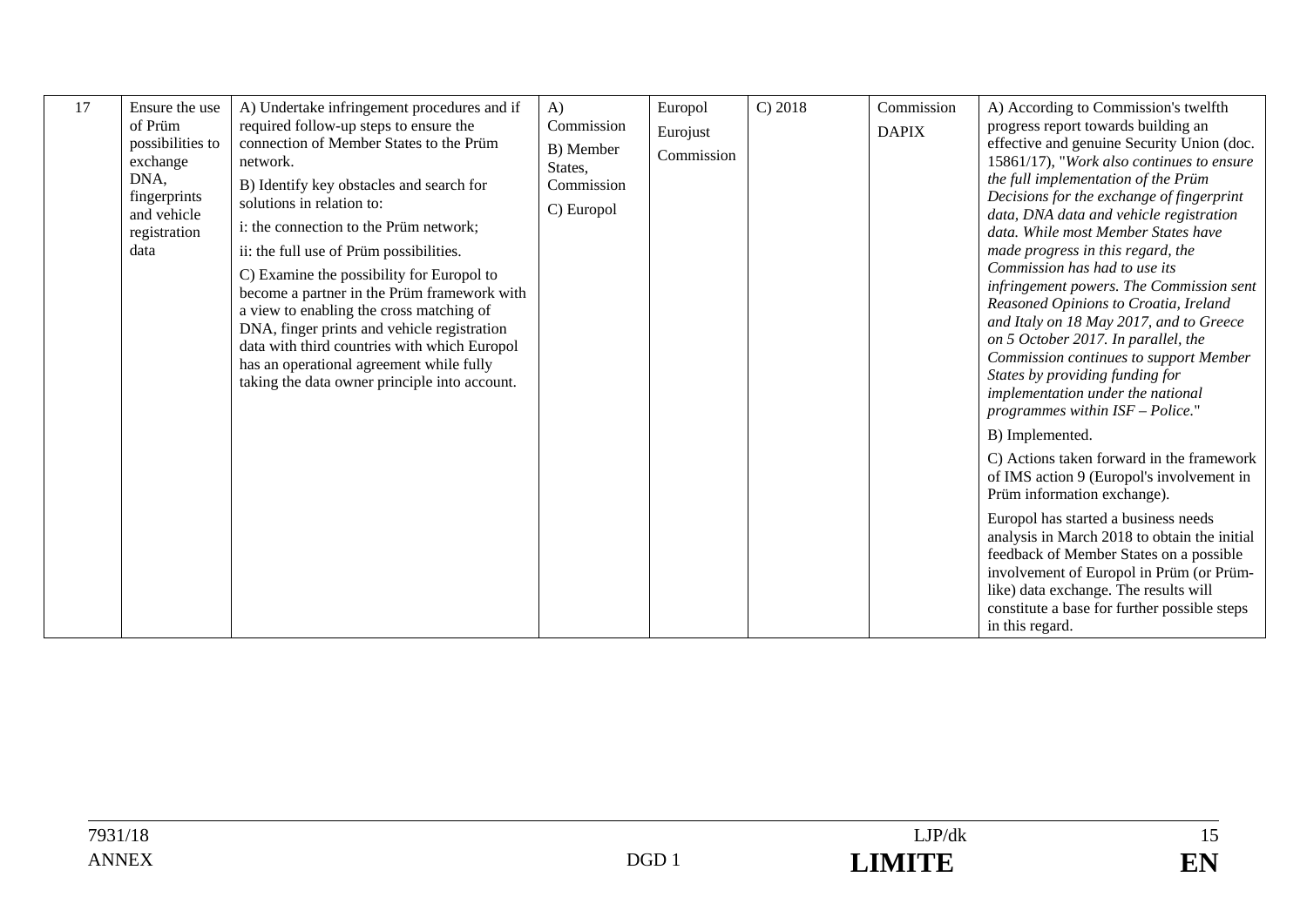#### **CHAPTER 3: STRENGTHEN INFORMATION MANAGEMENT IN THE AREA OF COUNTER-TERRORISM**

#### **Theme 1: Improving the use of SIS**

| $N^{\circ}$ | Objective                                                                                                                                                                                                                                  | <b>Action</b>                                                                                                                                                                                                                                                                                                                                                                                                                                           | <b>Primary</b><br><b>Responsible</b><br><b>Party/Parties</b>                                               | Stake-<br>holders                                              | <b>Time-table</b>                                                                | Moni-<br>toring | Implementation                                                                                                                                                                                                                                                                              |
|-------------|--------------------------------------------------------------------------------------------------------------------------------------------------------------------------------------------------------------------------------------------|---------------------------------------------------------------------------------------------------------------------------------------------------------------------------------------------------------------------------------------------------------------------------------------------------------------------------------------------------------------------------------------------------------------------------------------------------------|------------------------------------------------------------------------------------------------------------|----------------------------------------------------------------|----------------------------------------------------------------------------------|-----------------|---------------------------------------------------------------------------------------------------------------------------------------------------------------------------------------------------------------------------------------------------------------------------------------------|
| 18          | Ensure<br>structural<br>information to<br><b>SIRENE</b><br>Bureaux and<br>SIS end users<br>on persons<br>involved in<br>terrorism or<br>terrorism<br>related activity<br>as well as<br>additional<br>information on<br>criminal<br>records | A) Create alerts once the agreed criteria are<br>met (unless there are important operational<br>reasons not to do so), and SIRENE offices will<br>exchange supplementary information as soon<br>as such information is made available by the<br>competent authorities. This should include<br>relevant information in the alerts.<br>B) Insert additional information based on<br>criminal records (from national databases and<br>ECRIS) in the alert. | A) Member<br>States,<br><b>SIS VIS</b><br>Committee<br>B) Member<br>States,<br><b>SIS VIS</b><br>Committee | <b>SIRENE</b><br>Bureaux<br>Eurojust,<br>Commission            | A), B) Ongoing                                                                   | COSI            | A) The JHA Council of 4 June 2018 adopted<br>conclusions on strengthening the cooperation<br>and use of SIS to deal with persons involved<br>in terrorism-related activities, including<br>foreign terrorist fighters.<br>B) No new developments since the<br>implementation of the report. |
| 19          | Make possible<br>that SIS alerts<br>can call for<br>preliminary<br>and temporary<br>holding where<br>sufficient<br>national legal<br>grounds are<br>available                                                                              | Create a new type of action (inquiry checks).                                                                                                                                                                                                                                                                                                                                                                                                           | Co-legislators                                                                                             | Member<br><b>States</b><br>Commission<br>Schengen<br>acquis WP | Ongoing<br>(adoption<br>foreseen in 2018<br>and<br>implementation<br>in $2019$ ) | COSI            | Update of SIS II Regulation and Decision.<br>The legislative package is currently under<br>negotiation.                                                                                                                                                                                     |

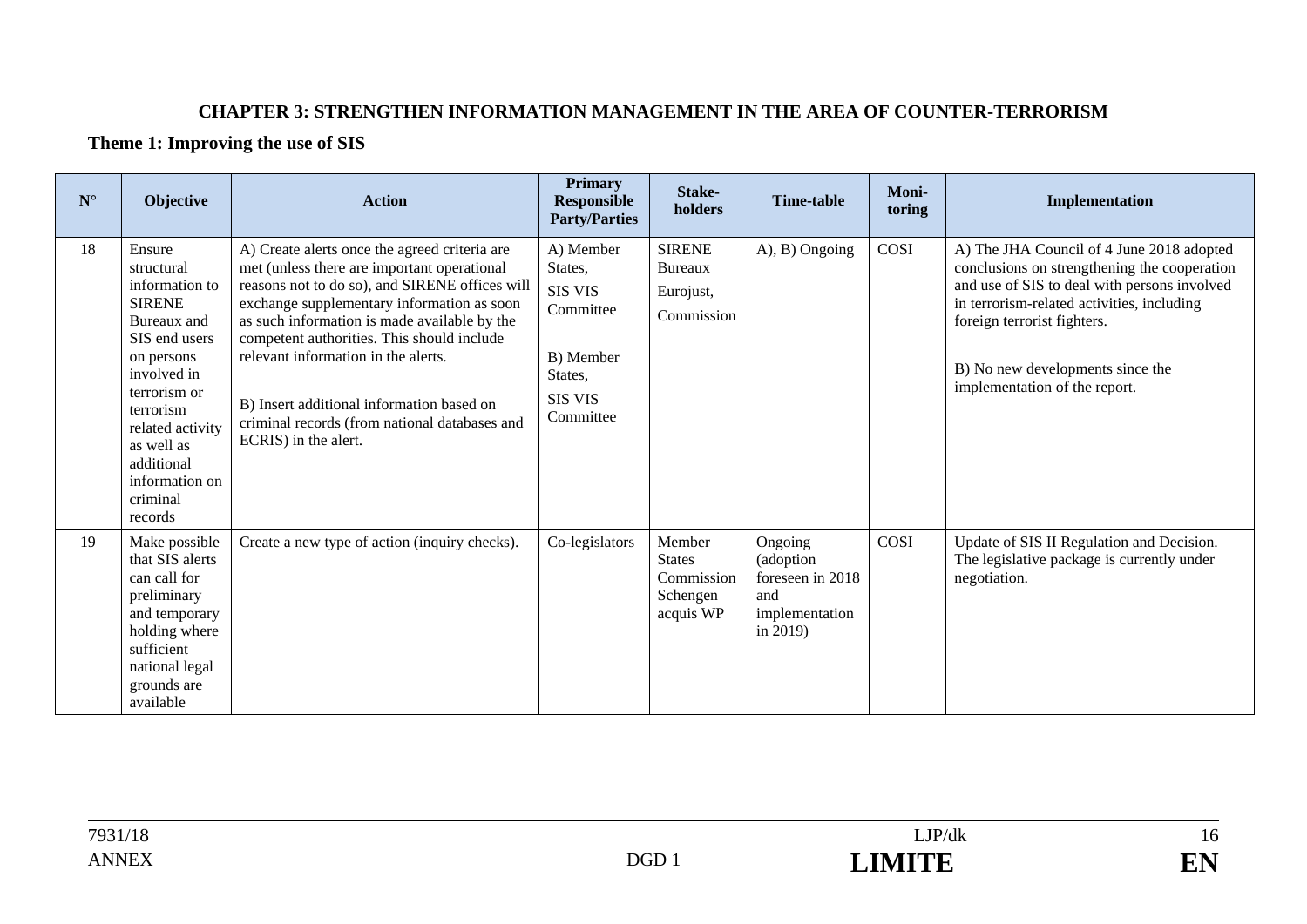| 21 | Ensure<br>systematic<br>feedback on<br>hits or request<br>for immediate<br>action in SIS<br>to SIRENE<br>Bureaux and<br>the issuer of<br>an alert                       | A) Enable real-time reporting of a hit in SIS to<br>the SIRENE Bureaux of the Member State<br>where the hit occurs as well as the Member<br>State that issued the alert in cases of terrorism-<br>related alerts and alerts for which immediate<br>action is required.<br>B) In the short-term, share information on<br>suspects of terrorism related activities held in<br>the SIRENE hit reporting forms with<br>Europol's analysis project Travellers.<br>C) In the medium-term explore the feasibility<br>of, possibilities for and alternatives to the<br>targeted registration of achieved SIS hits,<br>including the possible access by Europol<br>thereto, and the improved availability of<br>supplementary information contained in SIS<br>forms. | A) Member<br><b>States</b><br>B) Member<br><b>States</b><br>$\mathcal{C}$<br>Commission,<br>Member<br>States, eu-<br><b>LISA</b> | <b>SIRENE</b><br>Bureaux,<br><b>SIS VIS</b><br>Committee<br>Europol eu-<br><b>LISA</b> | A) Implemented<br>B) Ongoing<br>C) Completed | COSI | A) Implemented. However, this requires<br>continuous efforts.<br>B) The new legislation is under negotiation.<br>Adoption foreseen in 2018 and<br>implementation in 2019.<br>C) Feasibility study finalised and presented to<br>SIS VIS Committee.<br>Implementation in the framework of the new<br>legislative package in 2019. |
|----|-------------------------------------------------------------------------------------------------------------------------------------------------------------------------|-------------------------------------------------------------------------------------------------------------------------------------------------------------------------------------------------------------------------------------------------------------------------------------------------------------------------------------------------------------------------------------------------------------------------------------------------------------------------------------------------------------------------------------------------------------------------------------------------------------------------------------------------------------------------------------------------------------------------------------------------------------|----------------------------------------------------------------------------------------------------------------------------------|----------------------------------------------------------------------------------------|----------------------------------------------|------|----------------------------------------------------------------------------------------------------------------------------------------------------------------------------------------------------------------------------------------------------------------------------------------------------------------------------------|
| 22 | Ensure that<br>information of<br>extremist<br>speakers, who<br>are deemed to<br>pose a threat<br>to public<br>order, is<br>shared<br>between<br>Member<br><b>States</b> | Make optimal use of SIS, primarily through<br>Article 24.3, and in accordance with national<br>legislation, where appropriate issue alerts for<br>third country nationals who are not present on<br>the territory of a Member State.                                                                                                                                                                                                                                                                                                                                                                                                                                                                                                                        | Commission,<br>co-legislators,<br>follow-up by<br>Member<br><b>States</b>                                                        | Member<br>States (e.g.<br><b>SIRENE</b><br>Bureaux)                                    | Ongoing                                      | COSI | The new legislation will make the creation of<br>alerts mandatory in such cases (new<br>proportionality rules).<br>The legislative package is under negotiation.<br>Adoption foreseen in 2018 and<br>implementation in 2019.                                                                                                     |

7931/18 LJP/dk 17ANNEX DGD 1 **LIMITE** 

17 EN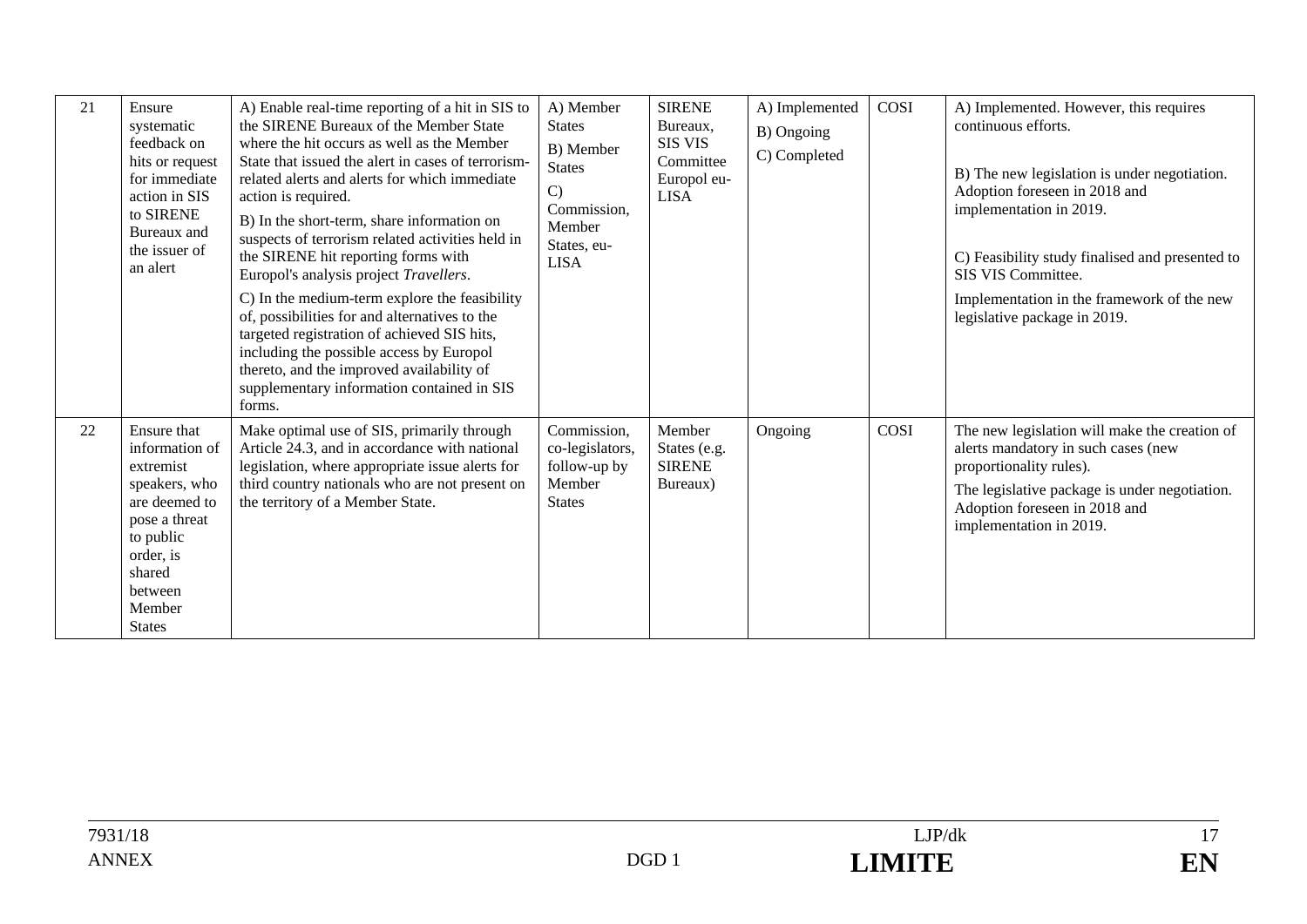## **Theme 2: Improving the use of other EU and of international instruments**

| $N^{\circ}$ | <b>Objective</b>                                                                                                                                                           | <b>Action</b>                                                                                                                                                                                                                                                                           | <b>Primary</b><br><b>Responsible</b><br><b>Party/Parties</b>  | Stake-<br>holders                          | Time-table                                    | Moni-<br>toring | Implementation                                                                                                                                                                                                                                                                                                                                                                                                                                                                                   |
|-------------|----------------------------------------------------------------------------------------------------------------------------------------------------------------------------|-----------------------------------------------------------------------------------------------------------------------------------------------------------------------------------------------------------------------------------------------------------------------------------------|---------------------------------------------------------------|--------------------------------------------|-----------------------------------------------|-----------------|--------------------------------------------------------------------------------------------------------------------------------------------------------------------------------------------------------------------------------------------------------------------------------------------------------------------------------------------------------------------------------------------------------------------------------------------------------------------------------------------------|
| 23          | Ensure that<br>information on<br>FTF is<br>consistently and<br>systematically<br>uploaded to<br>European<br>systems and<br>platforms and<br>synchronised<br>where possible | Implement a consistent three-tier information<br>sharing approach regarding FTF by making<br>optimal and consistent use of SIS and Europol<br>data that Europol processes for cross-checking<br>(including possible watch-lists) and for<br>analysis in the relevant Analysis projects. | Member<br>States,<br>Europol<br>Frontex                       | <b>SIRENE</b><br><b>Bureaux</b><br>eu-LISA | Ongoing                                       | COSI            | Member States continue to implement a consistent<br>three-tier information sharing approach with SIS II<br>regarding terrorism-related phenomena, in<br>particular foreign terrorist fighters.<br>The JHA Council of 4 June 2018 adopted<br>conclusions on strengthening the cooperation and<br>use of SIS to deal with persons involved in<br>terrorism-related activities, including foreign<br>terrorist fighters.                                                                            |
| 24          | Increase the use<br>of the existing<br>secure channels<br>for exchange of<br>information<br>regarding<br>terrorism and<br>terrorism related<br>activity                    | A) Make better use of SIENA as a secure<br>channel for the exchange of law enforcement<br>information regarding terrorism and terrorism<br>related activity.<br>B) Consider introducing a 24/7 regime of<br>work in order to improve the effectiveness of<br>channels.                  | A) Member<br>States,<br>Europol<br>B) Member<br><b>States</b> | TWP                                        | A) Ongoing<br>B)<br>Implemented<br>in Europol | COSI            | A) Europol will prioritise the use of SIENA (secure<br>line) as an operational communication tool to<br>promote and enhance information exchange in the<br>area of counter-terrorism.<br>The JHA Council of 4 June 2018 adopted<br>conclusions on strengthening the cooperation and<br>use of SIS to deal with persons involved in<br>terrorism-related activities, including foreign<br>terrorist fighters.<br>B) From 2017, a 24/7 service is available within the<br>Front Office of Europol. |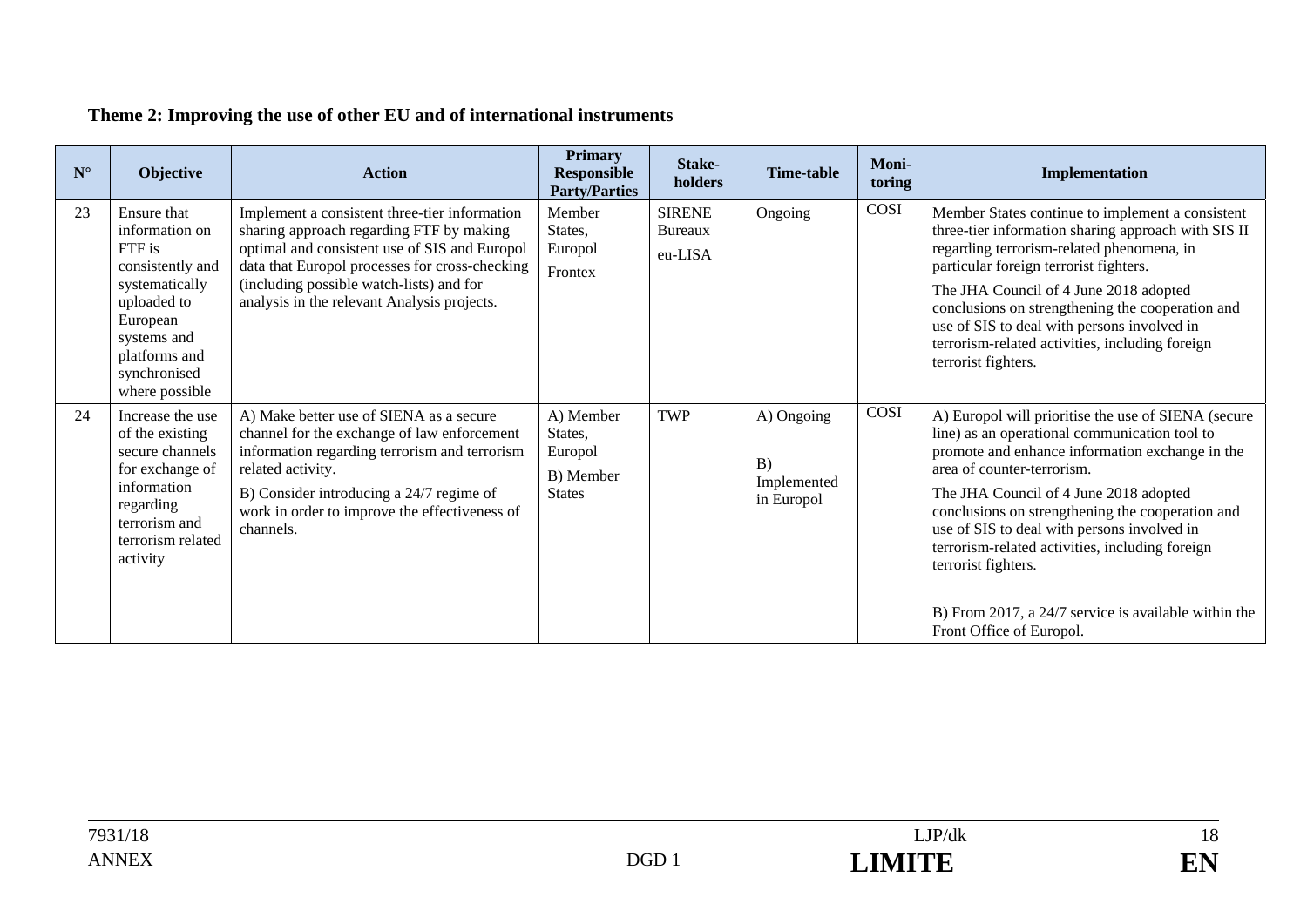| 25 | Ensure that<br><b>Member States</b><br>are informed on<br>all prosecutions<br>and convictions<br>on terrorist<br>offences in the<br>EU | Transmit to Eurojust information on all<br>prosecutions and convictions on terrorist<br>offences.     | Member<br>States,<br>Eurojust                     | TWP     | Ongoing | <b>COSI</b> | According to Eurojust's annual report for 2017, the<br>information on investigations, prosecutions and<br>convictions for terrorist offences shared with<br>Eurojust, in conformity with Council Decision<br>2005/671/JHA, increased significantly. Eurojust<br>was informed about 394 investigations and<br>prosecutions and 569 convictions or acquittals for<br>terrorist offences. This information, together with<br>information shared with Eurojust under Article 13<br>of the Eurojust Council Decision, allows Eurojust<br>to detect possible links between different terrorism<br>cases and between cases of terrorism and organised<br>crime.<br>A significant increase was noted in JITs (Joint<br>investigation teams) in terrorism cases (8 in 2017<br>compared to 1 in 2016). |
|----|----------------------------------------------------------------------------------------------------------------------------------------|-------------------------------------------------------------------------------------------------------|---------------------------------------------------|---------|---------|-------------|----------------------------------------------------------------------------------------------------------------------------------------------------------------------------------------------------------------------------------------------------------------------------------------------------------------------------------------------------------------------------------------------------------------------------------------------------------------------------------------------------------------------------------------------------------------------------------------------------------------------------------------------------------------------------------------------------------------------------------------------------------------------------------------------|
| 26 | Allow checks<br>against travel<br>documents that<br>have not yet<br>been declared<br>stolen, lost or<br>invalidated                    | Insert documents associated to alerts on<br>persons into the Interpol TDAWN when<br>deemed necessary. | Member<br>States, third<br>countries,<br>Interpol | eu-LISA | Ongoing | COSI        | Member States to continue to explore the<br>possibilities to insert documents in TDAWN.<br>The scope of the proposals for a Regulation on<br>establishing a framework for interoperability<br>between EU information systems (police and<br>judicial cooperation, asylum and migration)<br>includes Interpol's SLTD and TDAWN databases.                                                                                                                                                                                                                                                                                                                                                                                                                                                     |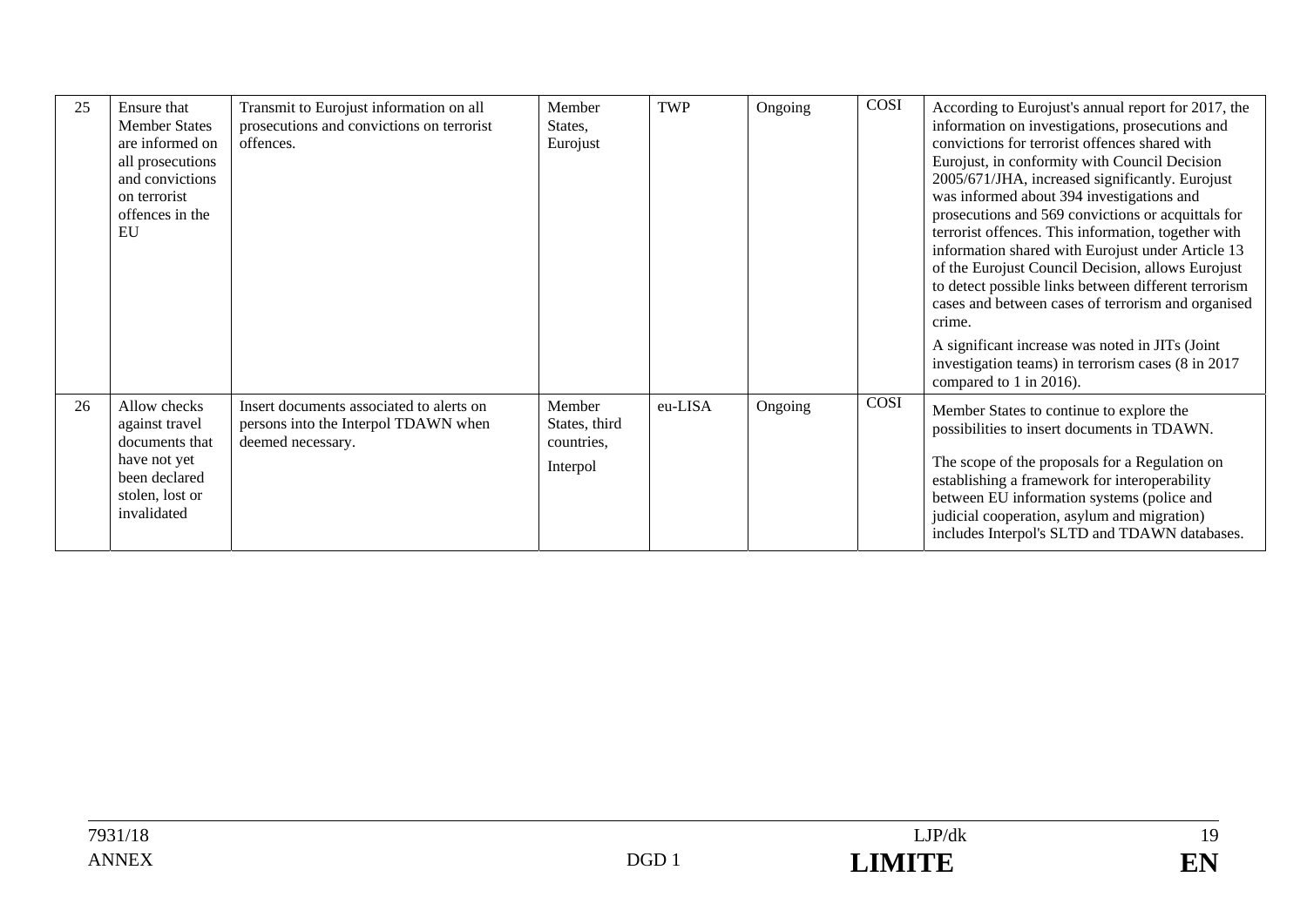## **Theme 3: Develop and share expertise**

| $N^{\circ}$ | <b>Objective</b>                                                                                                                                                                            | <b>Action</b>                                                                                                                                                                                                                                                                     | <b>Primary</b><br><b>Responsible</b><br><b>Party/Parties</b> | Stake-<br>holders                                          | <b>Time-table</b> | Moni-<br>toring | Implementation                                                                                                                                                                                                                                                                                                                                                                                                                                                                                                                                                                                                                                                                                                                                                                                                                                                                |
|-------------|---------------------------------------------------------------------------------------------------------------------------------------------------------------------------------------------|-----------------------------------------------------------------------------------------------------------------------------------------------------------------------------------------------------------------------------------------------------------------------------------|--------------------------------------------------------------|------------------------------------------------------------|-------------------|-----------------|-------------------------------------------------------------------------------------------------------------------------------------------------------------------------------------------------------------------------------------------------------------------------------------------------------------------------------------------------------------------------------------------------------------------------------------------------------------------------------------------------------------------------------------------------------------------------------------------------------------------------------------------------------------------------------------------------------------------------------------------------------------------------------------------------------------------------------------------------------------------------------|
| 28          | Ensure that<br>national good<br>practices<br>regarding<br>cooperation<br>with third<br>countries on<br>counterterrorism<br>are shared<br>between<br><b>Member States</b>                    | Share good practices on cooperation with third<br>partners in relation to counterterrorism among<br>Member States and third country partners.                                                                                                                                     | Member<br>States, TWP                                        | Commission<br>, JHA-<br>agencies                           | Ongoing           | COSI            | Member States are invited to continue sharing good<br>practices relating to cooperation with third<br>countries on counter-terrorism within the relevant<br>fora, including TWP.<br>Strengthening of the internal-external security<br>nexus is a current priority. The cooperation with the<br>Western Balkan partners has been stepped up using<br>the framework of the Western Balkans Counter<br>Terrorism initiative (WBCTi) and the overarching<br>Integrative Internal Security Governance (IISG);<br>JHA-agencies are increasingly involved in the<br>region (CT security experts are to be posted in<br>across the region), and JHA-agencies also<br>increasingly participate in dedicated EU CT<br>Dialogues with third countries organised under the<br>framework of the Foreign Affairs Council<br>Conclusions on Counter Terrorism (updated in June<br>$2017$ ). |
| 29          | Ensure common<br>understanding<br>between end<br>users, regarding<br>the detection of<br>travel<br>movements of<br>persons<br>involved in<br>terrorism and<br>terrorism related<br>activity | Create joint and multidisciplinary training for<br>CT, border and law enforcement experts in<br>cooperation with existing expert groups such<br>as SIS/SIRENE, regarding the detection of<br>travel movements of persons involved in<br>terrorism and terrorism related activity. | Member<br>States,<br>CEPOL,<br>Frontex                       | <b>SIS/SIRENE</b><br>, TWP, SIS<br><b>VIS</b><br>Committee | Ongoing           | COSI            | The JHA Council of 4 June 2018 adopted<br>conclusions on strengthening the cooperation and<br>use of SIS to deal with persons involved in<br>terrorism-related activities, including foreign<br>terrorist fighters.                                                                                                                                                                                                                                                                                                                                                                                                                                                                                                                                                                                                                                                           |

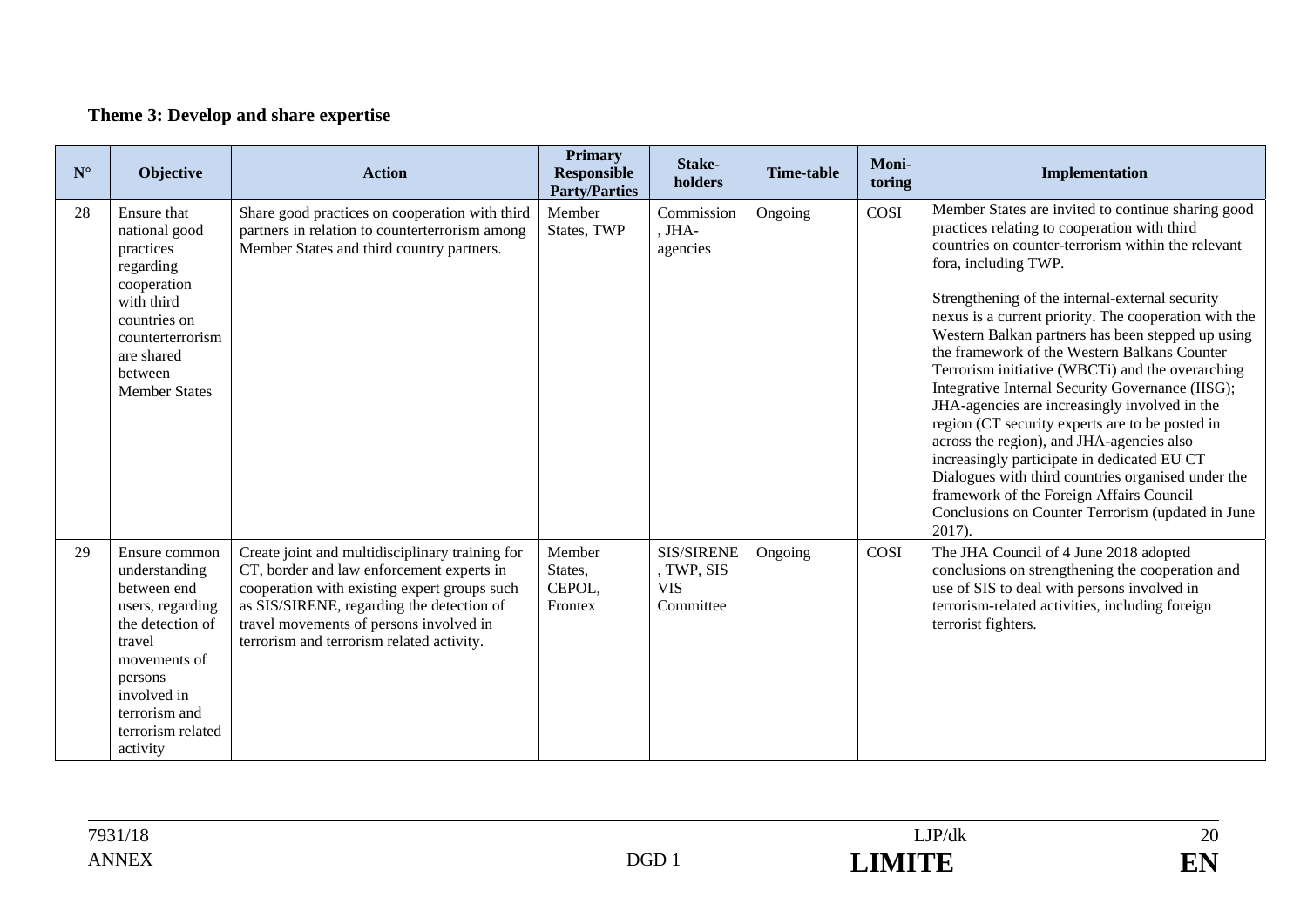## **Theme 4: Implementation of the EU PNR Directive**

| $N^{\circ}$ | <b>Objective</b>                                                                                  | <b>Action</b>                                                                                                                        | <b>Primary</b><br><b>Responsible</b><br><b>Party/Parties</b>                                 | Stake-<br>holders                                                | <b>Time-table</b>  | <b>Moni-</b><br>toring | Implementation                                                                                                                                                                                                                                                                                          |
|-------------|---------------------------------------------------------------------------------------------------|--------------------------------------------------------------------------------------------------------------------------------------|----------------------------------------------------------------------------------------------|------------------------------------------------------------------|--------------------|------------------------|---------------------------------------------------------------------------------------------------------------------------------------------------------------------------------------------------------------------------------------------------------------------------------------------------------|
| 30          | Ensure<br>compatible<br>implementation<br>of the PNR-<br>directive in the<br><b>Member States</b> | A) Continue the activities of the PNR<br>informal working groups.<br>B) Provide technical assistance in the<br>construction of PIUs. | A)<br>Presidency,<br>Commission,<br>Chair of IWG<br><b>PNR</b><br>B) Member<br><b>States</b> | PIUs in<br>Member<br>States,<br>DAPIX,<br>Europol,<br>Commission | (A), B)<br>Ongoing | <b>DAPIX</b>           | The outcome of the IWG PNR meetings are<br>regularly reported to DAPIX . Discussions<br>in the 4 subgroups of the IWG PNR will<br>continue. The Commission has organised 8<br>meetings on the PNR implementation and as<br>of June 2018 will gradually proceed to<br>discussions on operational issues. |
| 31          | Ensure access of<br>Europol to PNR<br>data                                                        | Define the technical conditions for access to<br>PNR data by Europol, in accordance with<br>Article 10 of the PNR Directive.         | Member<br>States,<br>Europol                                                                 | Commission,<br><b>DAPIX</b>                                      | Ongoing            | <b>DAPIX</b>           | Several PIUs have a dedicated SIENA<br>mailbox in place.                                                                                                                                                                                                                                                |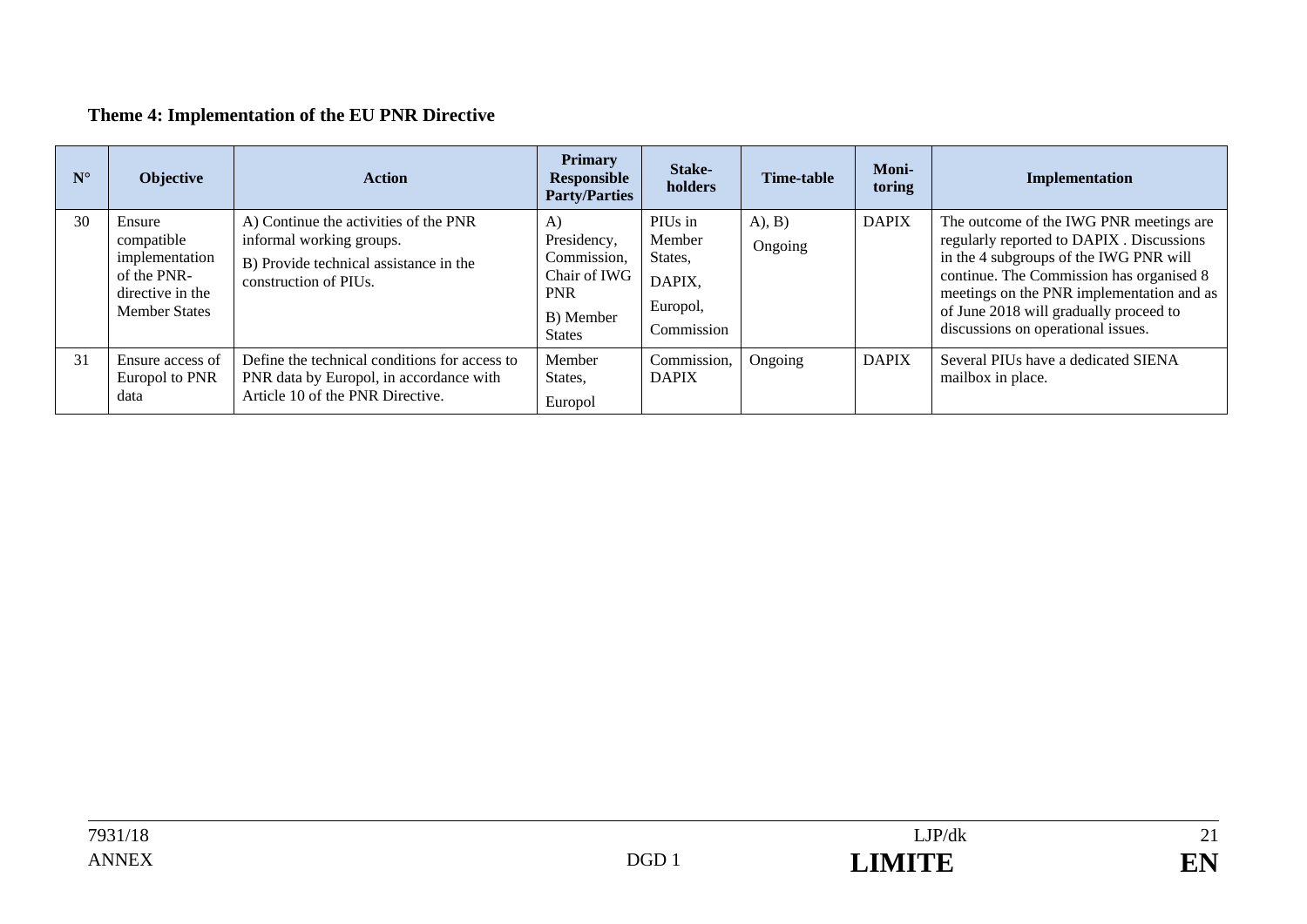#### **CHAPTER 4: BORDER MANAGEMENT AND MIGRATION**

### **Theme 1: Closing information gap – updating and creating systems**

| $N^{\circ}$ | <b>Objective</b>                                                                                                                                                                                          | <b>Action</b>                                                                                                                                                                                                                                                                                                                                                                                                                                                         | <b>Primary</b><br><b>Responsible</b><br><b>Party/Parties</b> | Stake-<br>holders                                                  | Time-<br>table | Moni-<br>toring                                    | Implementation                                                                                                                                                                                                                                                                                                                          |
|-------------|-----------------------------------------------------------------------------------------------------------------------------------------------------------------------------------------------------------|-----------------------------------------------------------------------------------------------------------------------------------------------------------------------------------------------------------------------------------------------------------------------------------------------------------------------------------------------------------------------------------------------------------------------------------------------------------------------|--------------------------------------------------------------|--------------------------------------------------------------------|----------------|----------------------------------------------------|-----------------------------------------------------------------------------------------------------------------------------------------------------------------------------------------------------------------------------------------------------------------------------------------------------------------------------------------|
| 32          | Register entry<br>and exit at the<br>EU external<br>borders of third<br>country<br>nationals<br>(including)<br>contributing to<br>return) admitted<br>for a short stay<br>as well as<br>refusals of entry | A) Adopt the necessary implementing acts<br>related to the new Entry/Exit System.<br>B) Prioritise preparations for the<br>development and implementation of the<br>Exit/Entry System.                                                                                                                                                                                                                                                                                | $\bf{A}$<br>Commission<br>B) eu-LISA                         | Member<br>States, eu-<br><b>LISA</b>                               | Ongoing        | SCIFA/<br>COSI/<br><b>WP</b><br>Frontiers          | A) Work of the Smart Borders Committee<br>focussing on an agreement for the twelve main<br>implementing topics.<br>B) The implementing acts need to be adopted<br>before eu-LISA and Member States continue to<br>pursue work on the development of the system.<br>Member States started preparations at national level<br>for the EES. |
| 33          | Register entry<br>and exit at the<br>EU external<br>borders of<br>persons enjoying<br>free movement<br>and other TCNs<br>who are not<br>included in the<br>scope of EES                                   | Explore as soon as possible, after discussions<br>among the relevant stakeholders about the<br>possible need for the systematic recording of<br>border crossings of all EU citizens, the<br>proportionality and feasibility of such<br>systematic recording, for example, in a<br>dedicated database, including other TCNs<br>who are not included in the scope of EES<br>(long stay visas, residence permits, residence<br>cards and local border crossing permits). | Commission                                                   | Commission<br>, Member<br>States, eu-<br>LISA,<br>EDPS,<br>Frontex | 2018           | SCIFA/<br>COSI/<br>WG<br>Frontiers/<br><b>VISA</b> | The proposal on the update of VIS (May 2018)<br>includes the idea of a central EU repository of<br>information on long-stay visas and residence<br>permits as part of the VIS.<br>Implementation expected (poss.) in 2020.                                                                                                              |

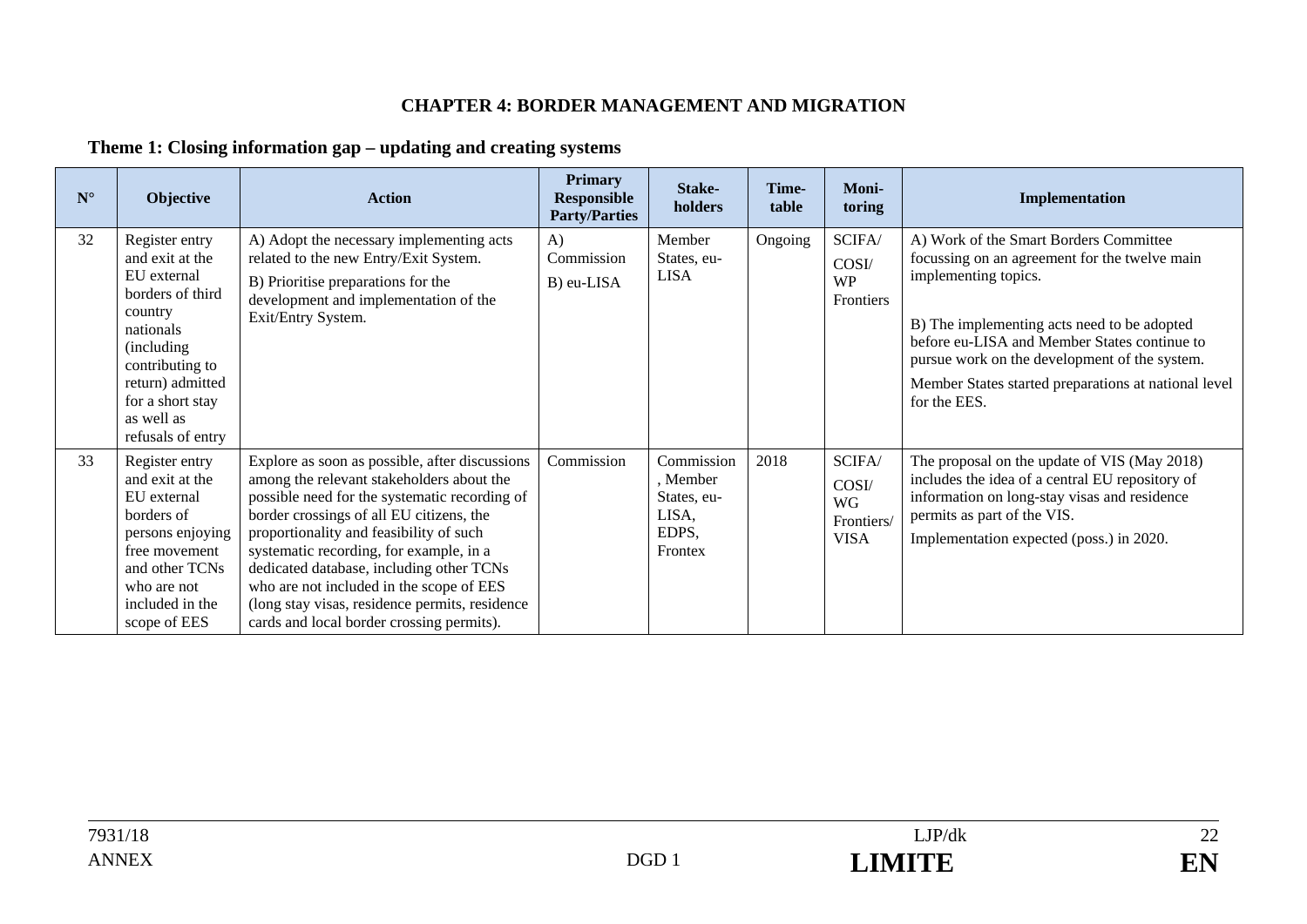| 34 | Close the<br>information gap<br>on visa-free<br>travellers                                                   | A) Complete negotiations on European<br>Travel Information and Authorisation<br>System (ETIAS).<br>B) Ensure rapid implementation of the<br>ETIAS system.                                                                                                                                                                                                                                 | $A)$ Co-<br>legislators<br>B)<br>Commission<br>together with<br>eu-LISA,<br>Europol and,<br>Frontex and<br>Member<br><b>States</b> | Commission<br>, Member<br>States, eu-<br>LISA,<br>EDPS,<br>Frontex,<br>Europol | A) $Q2$<br>2018<br>B) 2021        | SCIFA/<br>WG<br>Frontiers                          | A) A political agreement has been reached with the<br>EP in April 2018.<br>B) The ETIAS will enter into operations one year<br>after the Entry-Exit System (EES) enters into<br>operations, i.e. in 2021. The Smart Borders<br>Committee has started preparatory work in 2018<br>with a view to a swift implementation of both EES<br>and ETIAS.                                                                                                                                                                                     |
|----|--------------------------------------------------------------------------------------------------------------|-------------------------------------------------------------------------------------------------------------------------------------------------------------------------------------------------------------------------------------------------------------------------------------------------------------------------------------------------------------------------------------------|------------------------------------------------------------------------------------------------------------------------------------|--------------------------------------------------------------------------------|-----------------------------------|----------------------------------------------------|--------------------------------------------------------------------------------------------------------------------------------------------------------------------------------------------------------------------------------------------------------------------------------------------------------------------------------------------------------------------------------------------------------------------------------------------------------------------------------------------------------------------------------------|
| 35 | Address the<br>existing<br>information gap<br>on the (travel)<br>documents of<br>third-country<br>nationals. | A) Undertake a feasibility study as a matter<br>of priority for the establishment of a central<br>EU repository containing information on<br>long-stay visas, residence cards and<br>residence permits, consider whether it is<br>appropriate to include local border traffic<br>permits in such a repository.<br>B) Present a legislative proposal based on<br>the outcome of the study. | $\bf{A}$<br>Commission<br>B)<br>Commission                                                                                         | Member<br>States, eu-<br>LISA,<br>Frontex<br>$Co-$<br>legislators              | A) $Q3$<br>2017<br>B) May<br>2018 | SCIFA/<br>COSI/W<br>G<br>Frontiers/<br><b>VISA</b> | A) Implemented. As the first phase of analysis of<br>different options, the Commission issued in<br>September 2017 a 'Feasibility Study to include in a<br>repository documents for Long-Stay visas,<br>Residence and Local Border Traffic Permits'.<br>B) The proposal on the update of VIS (May 2018)<br>includes the idea of a central EU repository of<br>information on long-stay visas and residence<br>permits as part of the VIS. For residence cards, a<br>proposal was submitted in April 2018 to uniform<br>their format. |

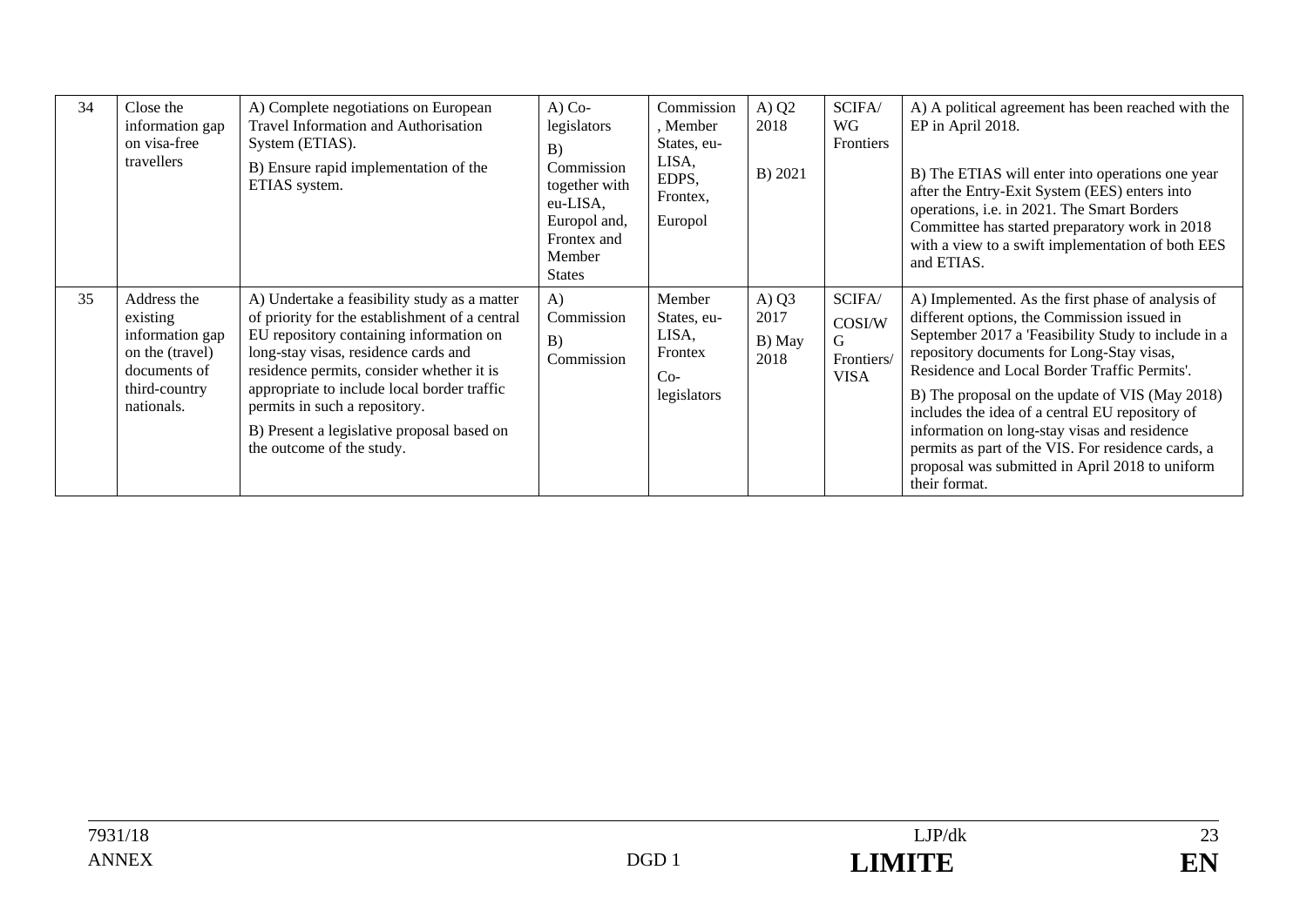## **Theme 2: Optimising cooperation and the use of available tools**

| $N^{\circ}$ | Objective                                                                                                                                                                                                                  | <b>Action</b>                                                                                                                                                                                                                                                                                                                                                                                                                                                                                                                                                                                                                                                                                                                                                                                                                                         | <b>Primary</b><br><b>Responsible</b><br><b>Party/Parties</b>                                     | Stake-<br>holders                                                      | Time-<br>table                                            | Moni-<br>toring                  | Implementation                                                                                                                                                                                                                                                                                                                                                                                                                                                                                                                                                                                                                                                                      |
|-------------|----------------------------------------------------------------------------------------------------------------------------------------------------------------------------------------------------------------------------|-------------------------------------------------------------------------------------------------------------------------------------------------------------------------------------------------------------------------------------------------------------------------------------------------------------------------------------------------------------------------------------------------------------------------------------------------------------------------------------------------------------------------------------------------------------------------------------------------------------------------------------------------------------------------------------------------------------------------------------------------------------------------------------------------------------------------------------------------------|--------------------------------------------------------------------------------------------------|------------------------------------------------------------------------|-----------------------------------------------------------|----------------------------------|-------------------------------------------------------------------------------------------------------------------------------------------------------------------------------------------------------------------------------------------------------------------------------------------------------------------------------------------------------------------------------------------------------------------------------------------------------------------------------------------------------------------------------------------------------------------------------------------------------------------------------------------------------------------------------------|
| 36          | Increase the use<br>of API data for<br>border<br>management and<br>strengthen the<br>information<br>position of<br><b>Member States</b><br>on border<br>management<br>(and combating)<br>terrorism and<br>organised crime) | A) Establish systematic cross-checking of<br>API data against the SIS and Interpol SLTD<br>database.<br>B) Assess the need to revise the legal basis<br>of processing of API data.<br>C) Undertake a feasibility study on a<br>centralised mechanism for API, including<br>the need for a centralised router enabling the<br>interested Member States to have a one-stop-<br>shop connectivity for airlines and providing<br>API data both to national and central<br>systems (EES/VIS, ETIAS).<br>D) Consider extending the feasibility study<br>for the implementation of a centralised API<br>router and also analyse its use for PNR,<br>enabling the interested Member States to<br>have a one-stop-shop connectivity for<br>airlines and providing PNR data to national<br>systems once Member States have<br>implemented the EU PNR Directive. | A) Member<br><b>States</b><br>B)<br>Commission<br>$\mathbf{C}$<br>Commission<br>D)<br>Commission | Commission<br>eu-LISA,<br>Frontex and<br>other<br>relevant<br>agencies | $\bf{A}$<br>Ongoing<br>B) 2018<br>$C$ ), $D$ )<br>Q4 2018 | COSI<br>SCIFA/<br>WG<br>Frontier | A) Regulation 2017/458 of 15 March 2017<br>amending Regulation (EU) 2016/399 as regards the<br>reinforcement of checks against relevant databases<br>at external borders introduced the principle of the<br>systematic checks with regard to all travellers. The<br>Regulation encourages Member States to use the<br>API in this context.<br>Member States are responsible to put in place the<br>necessary national measures allowing for the check<br>of the national API system with other relevant<br>databases and systems.<br>B) Ongoing<br>C), D) The feasibility study has been launched by<br>the Commission in March and the results are<br>expected at the end of 2018. |

24 EN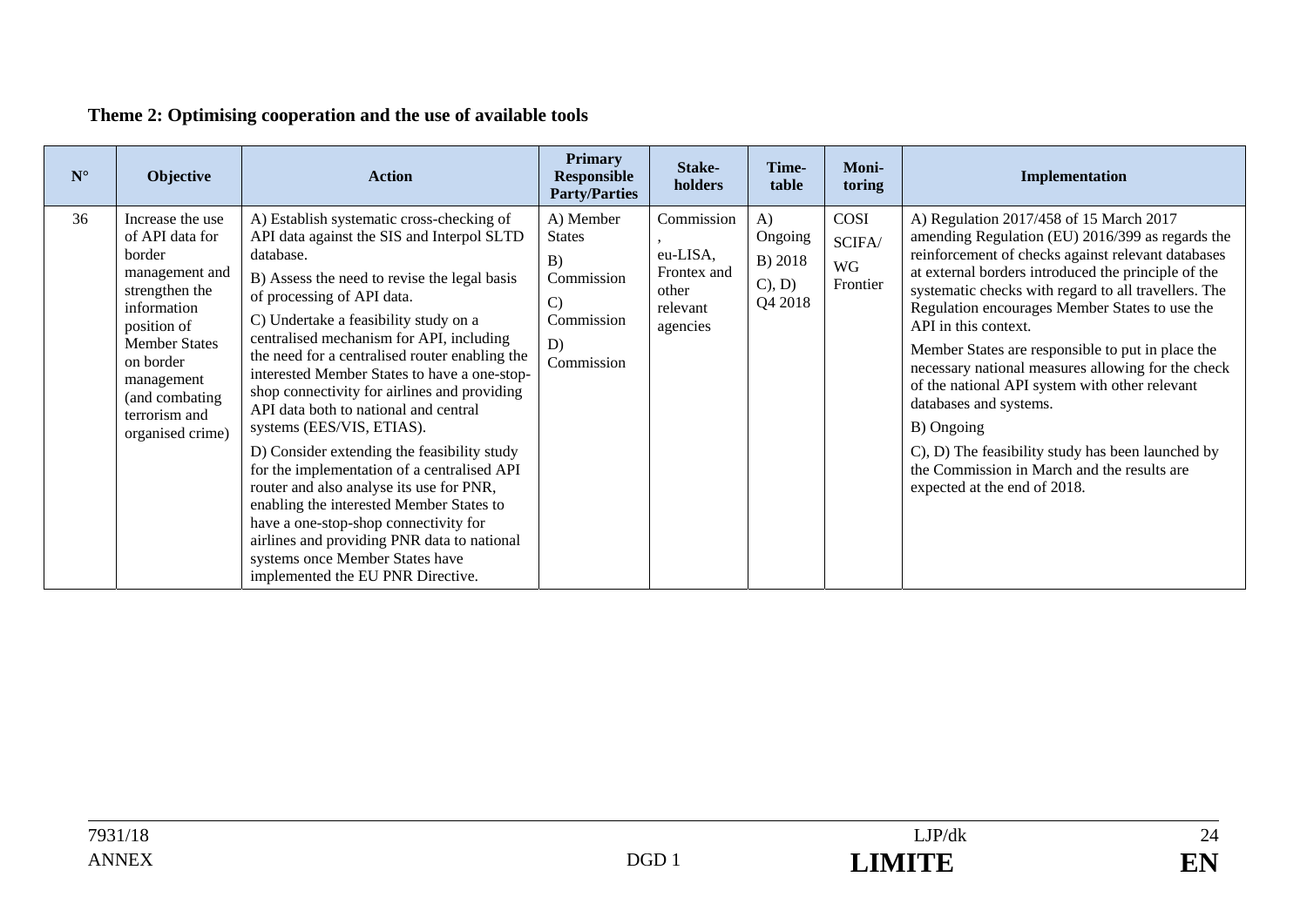| 37 | Enhance the<br>functionalities<br>and use of the<br><b>VIS</b> | A) Redouble efforts to fully use the VIS, in<br>particular at external borders, in order to<br>verify the identity of the visa holders and the<br>authenticity of the visa.<br>B) Examine further improvements of the<br>VIS with a possible need for amending the<br>legal base, including a possibility for a<br>central EU repository containing information<br>on long-stay visas, residence cards and<br>residence permits (see Action 35). | A) Member<br><b>States</b><br>B)<br>Commission | eu-LISA<br>Member<br>States,<br>Europol | A)<br>Ongoing<br>B) May<br>2018 | SCIFA/<br><b>WG</b><br><b>VISA</b> | A) Last Commission evaluation report on the<br>implementation of the VIS Regulation was<br>presented in October 2016 and discussed in the<br>VISA WP. Ongoing efforts by Member States to<br>better use the VIS database, notably at the external<br>borders.<br>B) VIS proposal of May 2018 intends to amend the<br>VIS Regulation in this sense inter alia to store<br>information on long-stay visas and residence<br>permits (though not cards) in the VIS, and to<br>introduce automated security checks against the<br>other IT databases in the area of migration and<br>security, for both short-term and long-term<br>documents. |
|----|----------------------------------------------------------------|--------------------------------------------------------------------------------------------------------------------------------------------------------------------------------------------------------------------------------------------------------------------------------------------------------------------------------------------------------------------------------------------------------------------------------------------------|------------------------------------------------|-----------------------------------------|---------------------------------|------------------------------------|-------------------------------------------------------------------------------------------------------------------------------------------------------------------------------------------------------------------------------------------------------------------------------------------------------------------------------------------------------------------------------------------------------------------------------------------------------------------------------------------------------------------------------------------------------------------------------------------------------------------------------------------|
| 38 | Revision of the<br>Eurodac<br>Regulation                       | Conclude negotiations on the legal proposal<br>on Eurodac, including broadening access for<br>law enforcement, asylum and migration<br>authorities to Eurodac.                                                                                                                                                                                                                                                                                   | Co-legislators                                 | eu-LISA                                 | Q4 2018                         | SCIFA/<br>WG<br>Asylum             | The legislative file is currently under negotiations<br>with the EP. Some provisions have been agreed,<br>including on law enforcement access for MS<br>authorities and for Europol. On the other hand,<br>other issues remain outstanding (length of the data<br>storage period for asylum seekers and the references<br>to coercion in provisions relating to the<br>consequences of non-compliance with the taking of<br>biometric data).                                                                                                                                                                                              |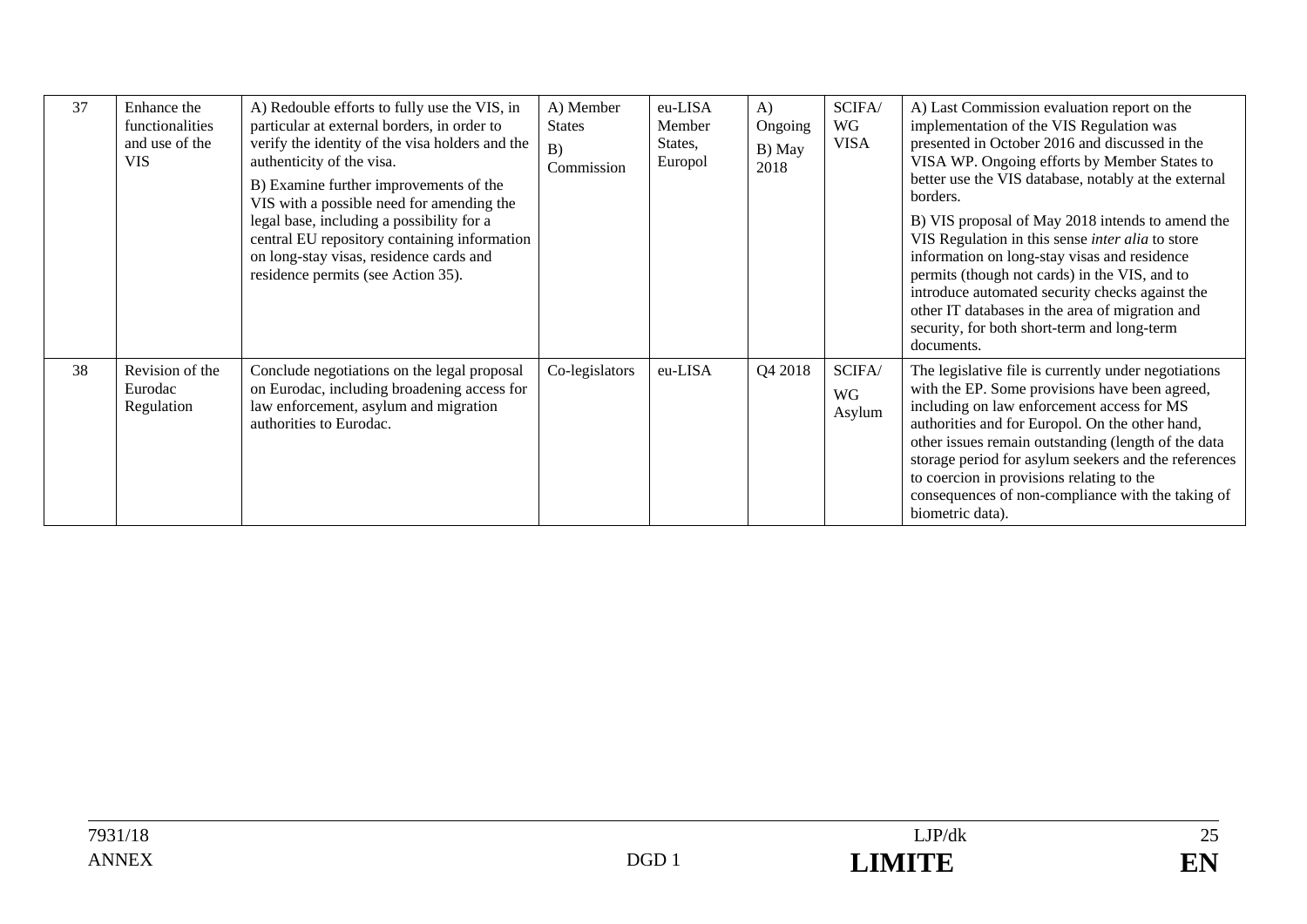## **Theme 3: Enhancing hotspots**

| ${\bf N}^{\circ}$ | Objective                                                                                                                                        | <b>Action</b>                                                                                                                                                                                                                                                                                                                                                                                                                                                                                   | <b>Primary</b><br><b>Responsible</b><br><b>Party/Parties</b>                                     | Stake-<br>holders                              | Time-<br>table | Moni-<br>toring                        | Implementation                                                                                                                                                                                                                                                                                                                                                                                                                                                                                                                                                                                                                                                                                                                                                                                                                                                                                                                                                                                                                                               |
|-------------------|--------------------------------------------------------------------------------------------------------------------------------------------------|-------------------------------------------------------------------------------------------------------------------------------------------------------------------------------------------------------------------------------------------------------------------------------------------------------------------------------------------------------------------------------------------------------------------------------------------------------------------------------------------------|--------------------------------------------------------------------------------------------------|------------------------------------------------|----------------|----------------------------------------|--------------------------------------------------------------------------------------------------------------------------------------------------------------------------------------------------------------------------------------------------------------------------------------------------------------------------------------------------------------------------------------------------------------------------------------------------------------------------------------------------------------------------------------------------------------------------------------------------------------------------------------------------------------------------------------------------------------------------------------------------------------------------------------------------------------------------------------------------------------------------------------------------------------------------------------------------------------------------------------------------------------------------------------------------------------|
| 39                | Enhance security<br>checks in<br>hotspots and in<br>the course of the<br>relocation<br>process                                                   | A) In order to improve both the timing and<br>execution of each security check, clearly<br>define each step in the SOPs of the hotspot<br>and relocation workflow.<br>B) Provide access to the relevant databases<br>SIS, EU VIS, Eurodac, Interpol databases<br>and Europol databases.<br>C) Ensure exchange of good quality<br>fingerprints before relocation.<br>D) In case of a rejected relocation file<br>because of security concerns, share this<br>information with all Member States. | $(A), D)$ Host<br>MS (EL and<br>IT)<br>$B$ ), $C$ ) Host<br>MS (EL and<br>IT) and EU<br>agencies | Member<br>States,<br>Commission<br>EU agencies | Ongoing        | SCIFA/<br>COSI/<br><b>WG</b><br>Asylum | A) The Standard Operating Procedures in hotspots<br>(SOPs) are in place in Italy since May 2016 and in<br>Greece since late 2017 with an amendment made in<br>beginning of 2018.<br>B) As regards checks on documents shown, in Italy<br>they will be subject to a preliminary verification in<br>the SDI (Investigation System) police database,<br>SIS, SLTD, and, if possible, in VIS, accessed by<br>national police authorities. In Greece, the security<br>checks are performed by Hellenic Police officers<br>using their national access rights while registering<br>the migrants into the national police database,<br>which is linked with SLTD and SIS II.<br>Europol is conducting secondary security checks,<br>which are triggered by referrals made by competent<br>authorities of the host state.<br>C), D) In Greece, the entire eligible caseload has<br>been relocated. In Italy, 116 persons remain to be<br>relocated. Over 96% of all eligible applicants<br>registered for relocation by Italy and Greece have<br>now been relocated. |
| 40                | Enhance<br>operational<br>cooperation of<br><b>EU</b> Member<br>States on migrant<br>smuggling<br>through their<br>activities in the<br>hotspots | Continue to make the necessary resources<br>available.                                                                                                                                                                                                                                                                                                                                                                                                                                          | Frontex<br>Europol<br>eu-LISA<br><b>EASO</b>                                                     | Member<br><b>States</b>                        | Ongoing        | SCIFA/<br><b>COSI</b>                  | Europol, Eurojust and other EU agencies continue<br>work in dismantling the smuggling networks in<br>cooperation with Member States.                                                                                                                                                                                                                                                                                                                                                                                                                                                                                                                                                                                                                                                                                                                                                                                                                                                                                                                         |

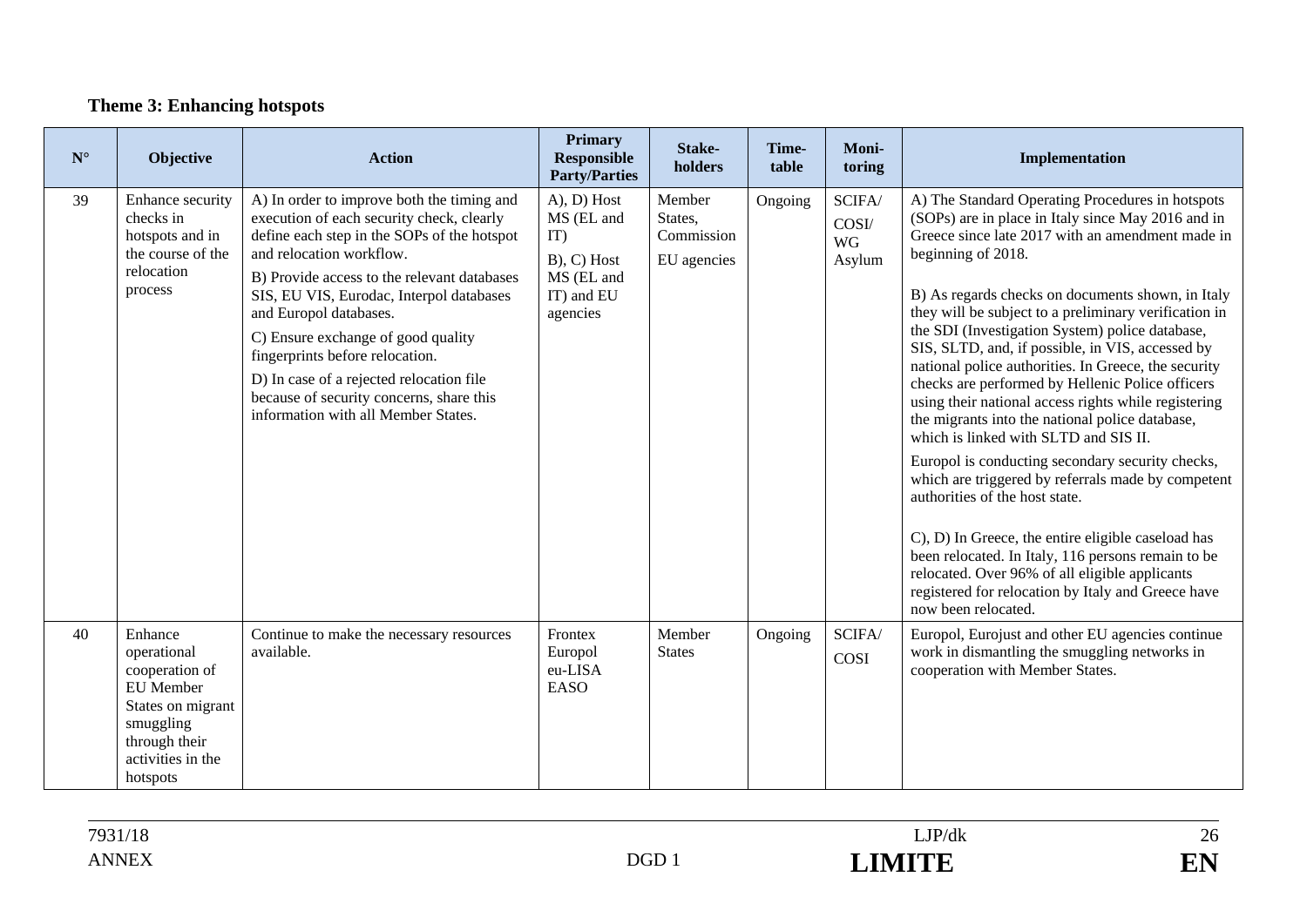#### **CHAPTER 5: COMPLETED ACTIONS**

| $N^{\circ}$ | Objective                                                                                                                                           | <b>Action</b>                                                                                                                                                                                                                                                                                                                                                                                                                                                                                                                                                                                                                                                                                                                                                      | <b>Primary</b><br><b>Responsible</b><br><b>Party/Parties</b>          | Stake-<br>holders                                       | Time-<br>table                            | Moni-<br>toring | Implementation                                                                                                                                                                                                                                                                                                                                                                                                                                                            |
|-------------|-----------------------------------------------------------------------------------------------------------------------------------------------------|--------------------------------------------------------------------------------------------------------------------------------------------------------------------------------------------------------------------------------------------------------------------------------------------------------------------------------------------------------------------------------------------------------------------------------------------------------------------------------------------------------------------------------------------------------------------------------------------------------------------------------------------------------------------------------------------------------------------------------------------------------------------|-----------------------------------------------------------------------|---------------------------------------------------------|-------------------------------------------|-----------------|---------------------------------------------------------------------------------------------------------------------------------------------------------------------------------------------------------------------------------------------------------------------------------------------------------------------------------------------------------------------------------------------------------------------------------------------------------------------------|
| 20          | Ensure that end<br>users are<br>equipped to<br>conduct discreet<br>and (where<br>national legal<br>ground are<br>available)<br>specific checks      | Strengthen effective discreet and specific<br>checks including through training the<br>trainers.                                                                                                                                                                                                                                                                                                                                                                                                                                                                                                                                                                                                                                                                   | Commission,<br>Member<br>States,<br>CEPOL, eu-<br><b>LISA</b>         | <b>SIRENE</b><br><b>Bureaux</b>                         | Ongoing                                   | COSI            | Implemented (the number of alerts and hits on these<br>types of checks increased by 30% in 2017).<br>However, this is a continuous process.                                                                                                                                                                                                                                                                                                                               |
| 27          | Full<br>connectivity to<br>SLTD at<br>external border<br>crossings                                                                                  | Make the SLTD nationally available for<br>automated and systematic checks.                                                                                                                                                                                                                                                                                                                                                                                                                                                                                                                                                                                                                                                                                         | Member<br><b>States</b>                                               | Interpol                                                | Impleme<br>nted at<br>external<br>borders | COSI            | Implemented at external borders (included in the<br>revision of the Schengen Borders Code for<br>systematic checks).                                                                                                                                                                                                                                                                                                                                                      |
| 41          | Identify -<br>operational and<br>legal obstacles<br>in order to<br>improve the<br>availability of<br>information and<br>the subsequent<br>follow up | Undertake a gap and needs analysis among<br>Member States law enforcement authorities<br>and including public prosecution, EU JHA<br>agencies and customs authorities from a<br>legal, operational, behavioural and (IT)<br>system/technical point of view on the<br>availability of information in existing and<br>pursued EU information instruments to<br>identify redundancies and blind spots. This<br>analysis should include an in-depth<br>evaluation of the factual operational and<br>legal obstacles (including the way principles<br>are applied) and challenges in order to<br>improve the follow-up to information<br>exchange in law enforcement and criminal<br>justice systems and to look at possible<br>bridges with border management systems. | Commission<br>(High Level<br>Expert Group)<br>Member<br><b>States</b> | Europol<br>Eurojust<br>Frontex<br>eu-LISA<br><b>FRA</b> | May<br>2017                               | COSI            | The High-Level Expert Group on Information<br>Systems and Interoperability (HLEG), in place<br>since 20 June 2016, aimed to identify and address<br>shortcomings and information and knowledge gaps,<br>caused by the complexity and fragmentation of<br>information systems at European level or for other<br>reasons. Its final report including the<br>recommendations on the way forward is set out in<br>8434/1/17 REV 1. The action can be considered<br>completed. |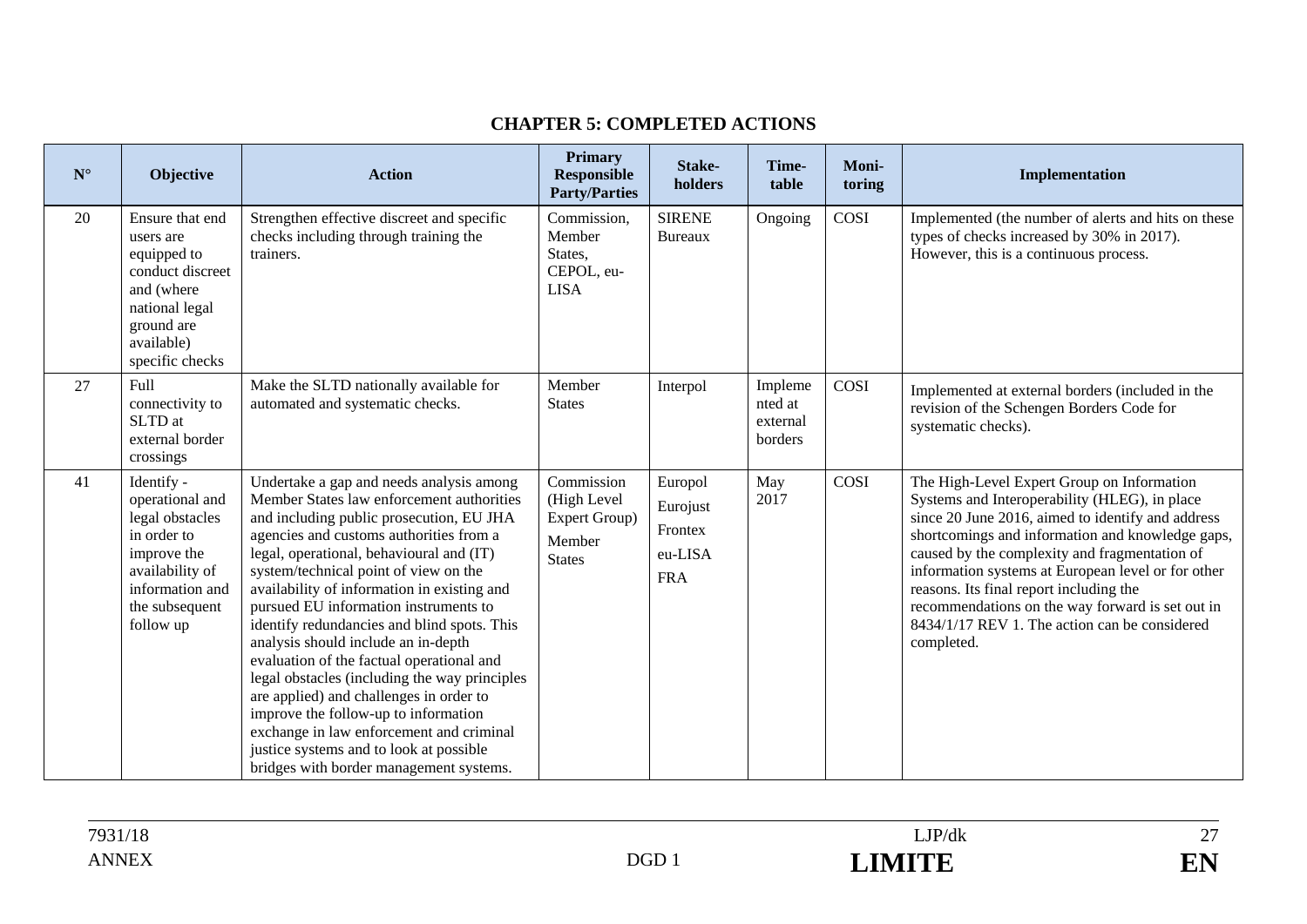| 42 | Pursue<br>interoperability<br>solutions,<br>creating but not<br>necessarily<br>ending with a<br>one-stop-shop<br>information<br>solutions at<br>national and<br>European level<br>through single<br>interface<br>solutions for<br><b>Member States</b><br>in view of<br>feeding and<br>searching<br>national,<br>European (e.g.<br>SIS) and<br>international<br>(e.g. Interpol)<br>information<br>systems | B) Study the best practices in Member States<br>for providing real-time mobile access for<br>practitioners to certain information sources,<br>generation of location-aware signals and<br>alerts and capabilities to provide real-time<br>information, including live audio and video. | Member<br><b>States</b> | <b>ENLETS</b>           | B) June<br>2017 | <b>LEWP</b>  | Action (B): Following the invitation by the LEWP<br>at its meeting on 21 April 2017, ENLETS studied<br>best practices in relation to mobile solutions for<br>practitioners and presented them to the LEWP on<br>15 June 2017 (10127/17). The action can be<br>considered completed. |
|----|-----------------------------------------------------------------------------------------------------------------------------------------------------------------------------------------------------------------------------------------------------------------------------------------------------------------------------------------------------------------------------------------------------------|----------------------------------------------------------------------------------------------------------------------------------------------------------------------------------------------------------------------------------------------------------------------------------------|-------------------------|-------------------------|-----------------|--------------|-------------------------------------------------------------------------------------------------------------------------------------------------------------------------------------------------------------------------------------------------------------------------------------|
| 43 | Improve cross-<br>border law<br>enforcement<br>cooperation<br>between SPOCs<br>and information<br>exchange                                                                                                                                                                                                                                                                                                | E) Consider the establishment of common<br>platform (Working Party within the Council<br>or Support group to DAPIX) in order to<br>carry out regular meetings between the<br>Heads of SPOC to discuss up-to-date issues.                                                               | Member<br><b>States</b> | Member<br><b>States</b> | 2017            | <b>DAPIX</b> | The first meeting of the Heads of SPOC was held<br>on 7-8 November 2017 in Tallinn. The action can<br>be considered completed.                                                                                                                                                      |

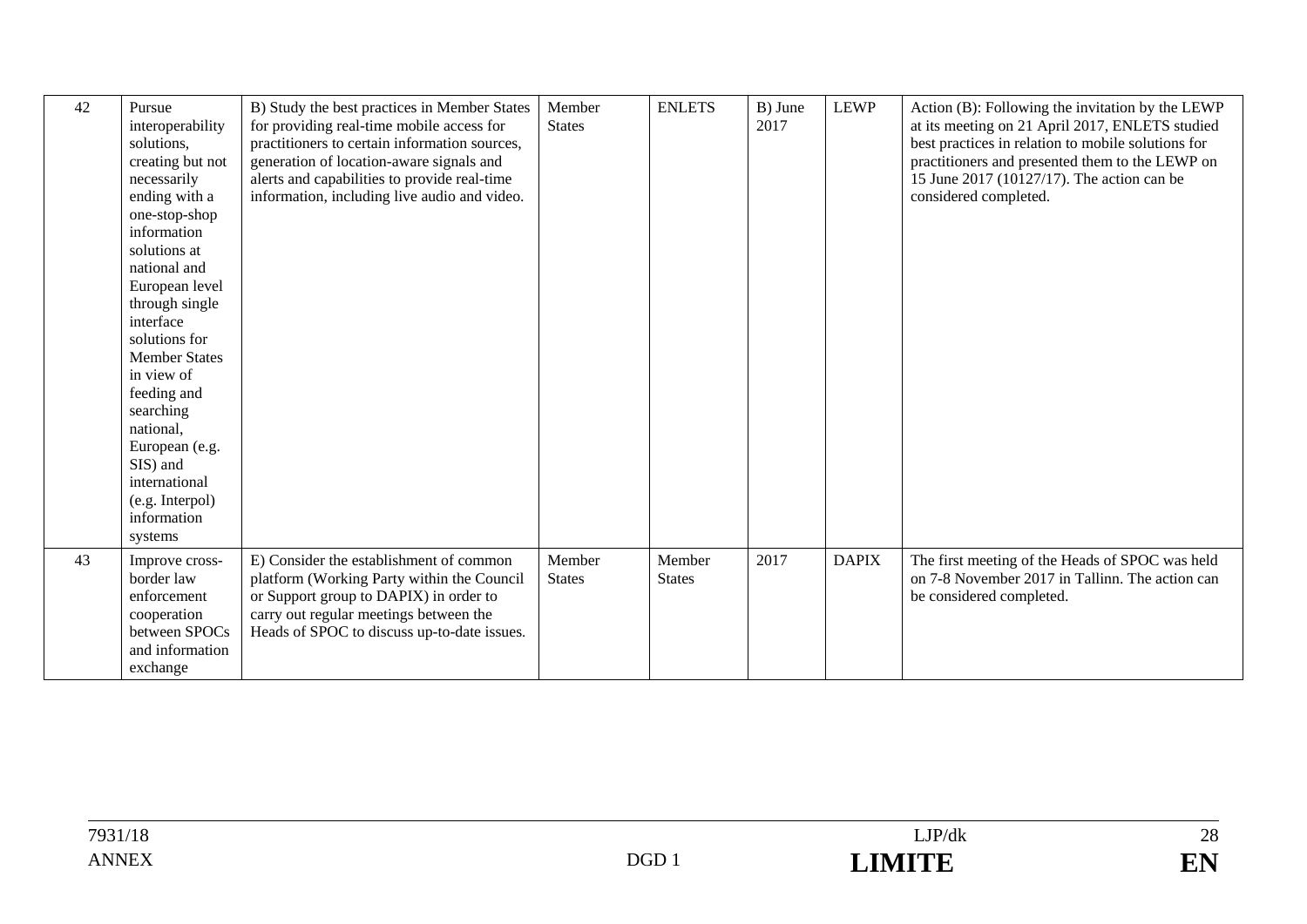| 44 | Create a joint<br>understanding<br>of when a<br>person should<br>be entered in the<br>SIS regarding<br>terrorism and<br>terrorism related<br>activity                                | Agree on indicative criteria for inserting<br>terrorism related SIS alerts.                                     | Member<br>States, TWP,<br><b>SIS VIS</b><br>Committee | <b>MS</b><br><b>(SIRENE)</b><br>Bureau)<br>eu-LISA                         | May<br>2017      | COSI | The indicative criteria were agreed at the<br>SIS/SIRENE Working Party on 17/05/2017 on the<br>basis of 8806/17, and were inserted in the SIS Best<br>Practice Catalogue.                                                                                                                                                                                                                                                                                                                                                                                                                                                                                                                                                                              |
|----|--------------------------------------------------------------------------------------------------------------------------------------------------------------------------------------|-----------------------------------------------------------------------------------------------------------------|-------------------------------------------------------|----------------------------------------------------------------------------|------------------|------|--------------------------------------------------------------------------------------------------------------------------------------------------------------------------------------------------------------------------------------------------------------------------------------------------------------------------------------------------------------------------------------------------------------------------------------------------------------------------------------------------------------------------------------------------------------------------------------------------------------------------------------------------------------------------------------------------------------------------------------------------------|
| 45 | Ensure clear<br>indication to<br><b>SIRENE</b><br>Bureaux and<br>SIS end users<br>that an alert<br>concerns a<br>person involved<br>of terrorism or<br>terrorism related<br>activity | Use of marker 'terrorism related activity'<br>where applicable.                                                 | Member<br><b>States</b>                               | <b>SIS VIS</b><br>Committee,<br><b>SIRENE</b><br><b>Bureaux</b><br>eu-LISA | February<br>2017 | COSI | At the joint meeting of the TWP and the<br>SIS/SIRENE Working Party on 15/03/2017, based<br>on the work of G15, as set out in 13777/16,<br>endorsed by the Council at its meeting on<br>18 November 2016, and the agreement at the SIS-<br>VIS Committee on 9 February 2017,<br>Member States were invited to note the following<br>wording, intended for inclusion in the SIRENE<br>Manual:<br>"When issuing an alert concerning terrorism-<br>related activity under article 36.2 & 36.3 of the SIS<br>II Decision, this information shall be entered in the<br>field 'type offence' unless there are clear<br>operational reasons at national level for not<br>entering this information" (see 6698/17).<br>The action can be considered completed. |
| 46 | Create a joint<br>understanding<br>on immediate<br>reporting upon a<br>hit in the SIS                                                                                                | Commonly define when 'immediate<br>reporting' is required upon a hit as well as<br>what action should be taken. | TWP.<br><b>SIS/SIRENE</b><br><b>WG</b>                | <b>SIRENE</b><br>Bureaux<br>Commission,<br>eu-LISA                         | March<br>2017    | COSI | At the joint meeting of the TWP and the<br>SIS/SIRENE Working Party on 15/03/2017,<br>Member States were invited to use the 'immediate<br>alert' cautiously (see 6698/17). The action can be<br>considered completed.                                                                                                                                                                                                                                                                                                                                                                                                                                                                                                                                  |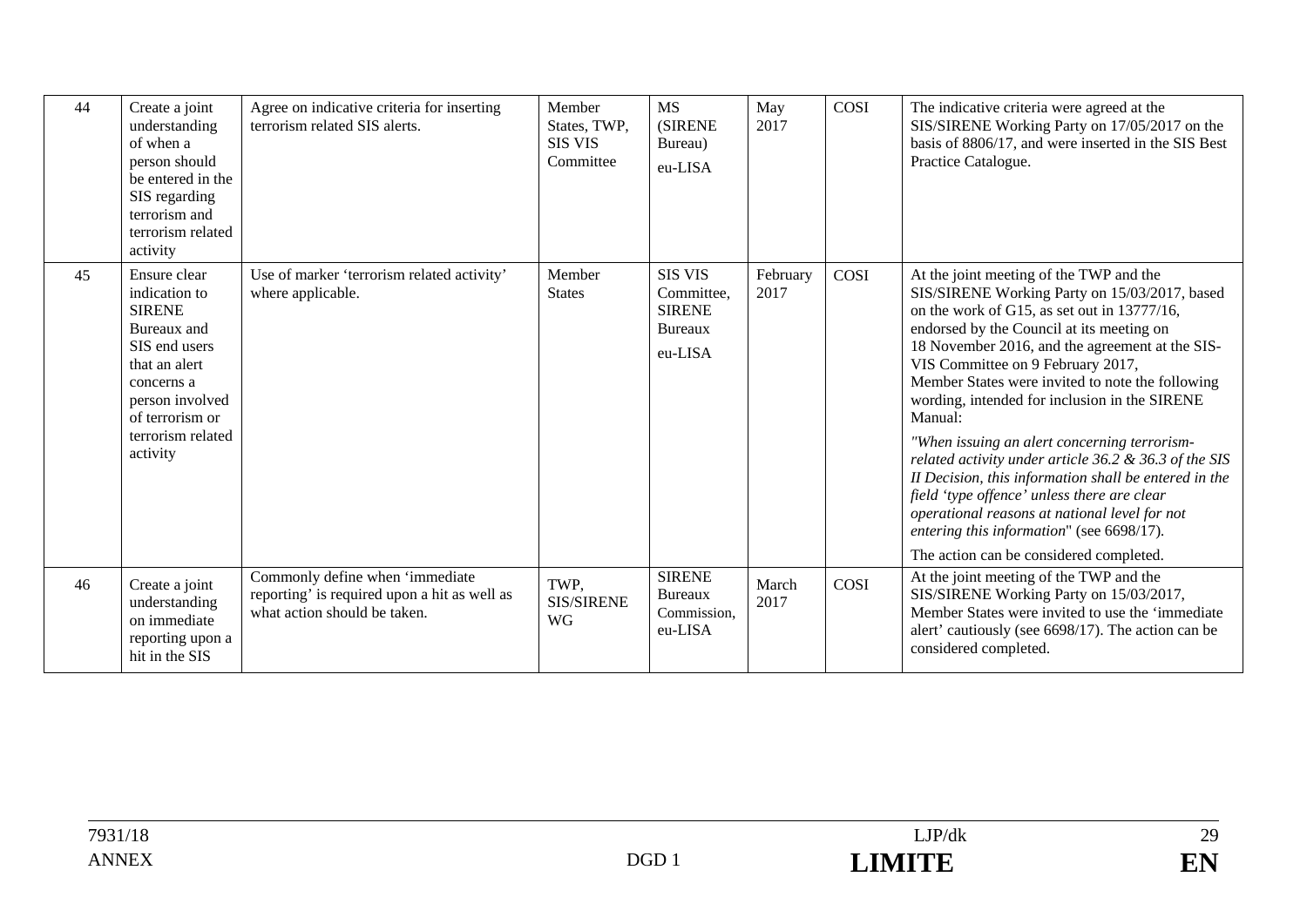| 47 | Ensure that both<br>law enforcement<br>authorities and<br>security services<br>can quickly<br>enter alerts into<br>the SIS                                                                                          | Where necessary, change national practice to<br>ensure that both law enforcement authorities<br>and security services can insert alerts in the<br>SIS directly without interference of judicial<br>authorities.     | Member<br><b>States</b> | Member<br>States'<br><b>SIRENE</b><br><b>Bureaux</b><br>TWP,<br>SIS/<br><b>SIRENE</b> | March<br>2017    | COSI | In the first Roadmap implementation report,<br>Member States specified how their national<br>practices were functioning. At the joint meeting of<br>the TWP and the SIS/SIRENE Working Party<br>on 15/03/2017, Member States were invited to<br>facilitate as much as possible the creation of SIS<br>alerts by their competent authorities and to reduce<br>as much as possible any remaining barriers (see<br>6698/17). The action can be considered completed. |
|----|---------------------------------------------------------------------------------------------------------------------------------------------------------------------------------------------------------------------|---------------------------------------------------------------------------------------------------------------------------------------------------------------------------------------------------------------------|-------------------------|---------------------------------------------------------------------------------------|------------------|------|-------------------------------------------------------------------------------------------------------------------------------------------------------------------------------------------------------------------------------------------------------------------------------------------------------------------------------------------------------------------------------------------------------------------------------------------------------------------|
| 48 | Ensure<br>connection of<br>Eurojust to the<br><b>Focal Point</b><br>Hydra at<br>Europol                                                                                                                             | Connect Eurojust to the Focal Point Hydra at<br>Europol.                                                                                                                                                            | Eurojust,<br>Europol    | Member<br><b>States</b>                                                               | July<br>2016     | COSI | Action concluded in July 2016.                                                                                                                                                                                                                                                                                                                                                                                                                                    |
| 49 | Nationally<br>connect<br>counterterrorism<br>experts and<br>other services<br>involved in the<br>detection of<br>travel<br>movements of<br>persons<br>involved in<br>terrorism and<br>terrorism related<br>activity | At national level $-$ if not existing $-$ , it is<br>advisable to create multidisciplinary<br>platforms on the detection of travel<br>movements of persons involved in terrorism<br>and terrorism related activity. | Member<br><b>States</b> |                                                                                       | $2016 -$<br>2017 | COSI | In the first Roadmap implementation report,<br>24 Member States indicated that multidisciplinary<br>platforms were already in place, so the action can<br>be considered completed.                                                                                                                                                                                                                                                                                |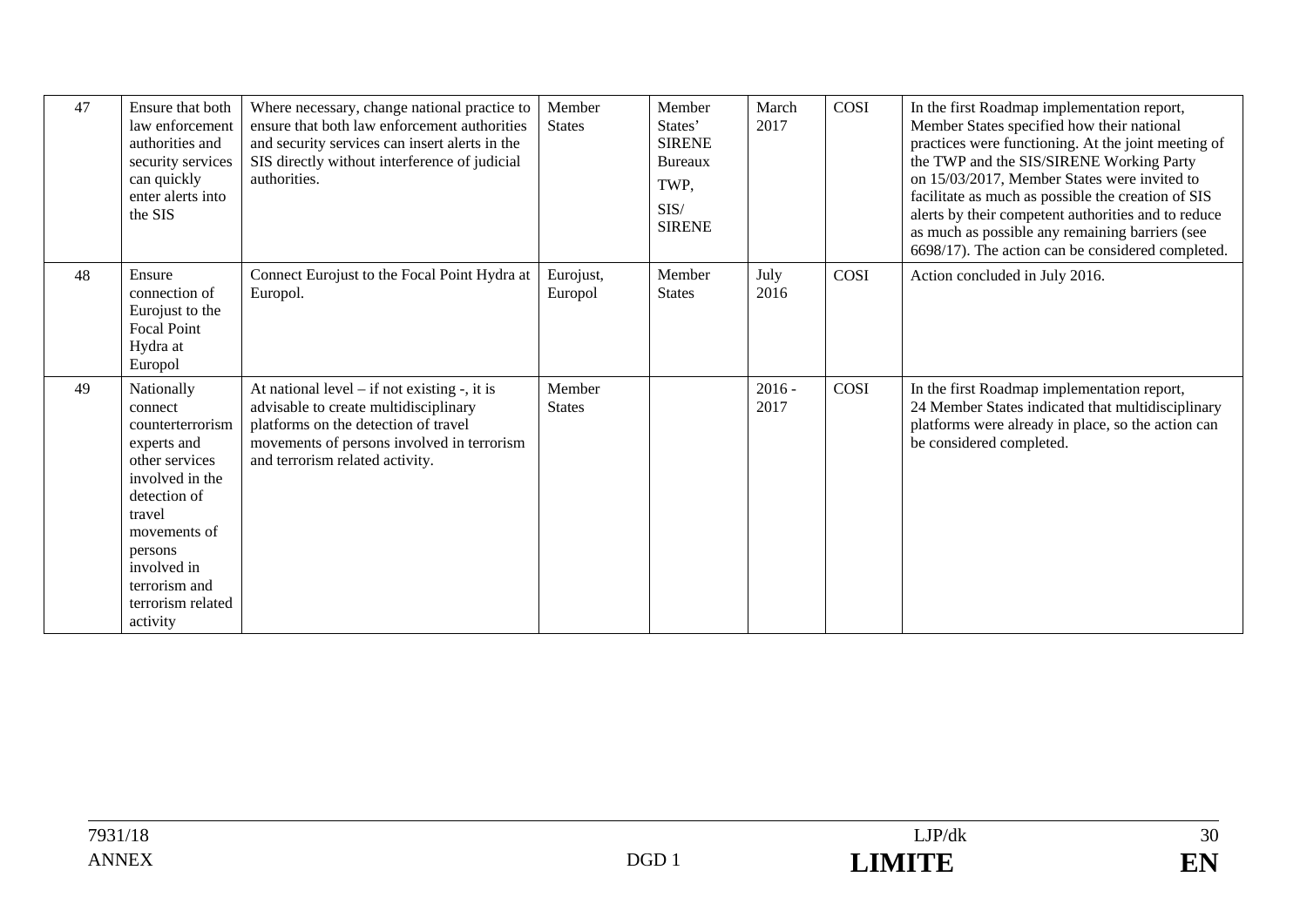| 50 | Agree on how<br>information is<br>shared between<br>PIUs and with<br>third countries<br>where possible | Study on technical features for information<br>sharing. | Member<br>States,<br>Commission,<br>Europol | <b>DAPIX</b> | 2018 | <b>DAPIX</b> | This Action was carried out in the context of IMS<br>action list as Action 3 on Passenger Name Record<br>Data Exchange Pilot (PNR DEP) and has been<br>concluded. The outcome is set out in the final report<br>10879/17. |
|----|--------------------------------------------------------------------------------------------------------|---------------------------------------------------------|---------------------------------------------|--------------|------|--------------|---------------------------------------------------------------------------------------------------------------------------------------------------------------------------------------------------------------------------|
|    |                                                                                                        |                                                         |                                             |              |      |              |                                                                                                                                                                                                                           |

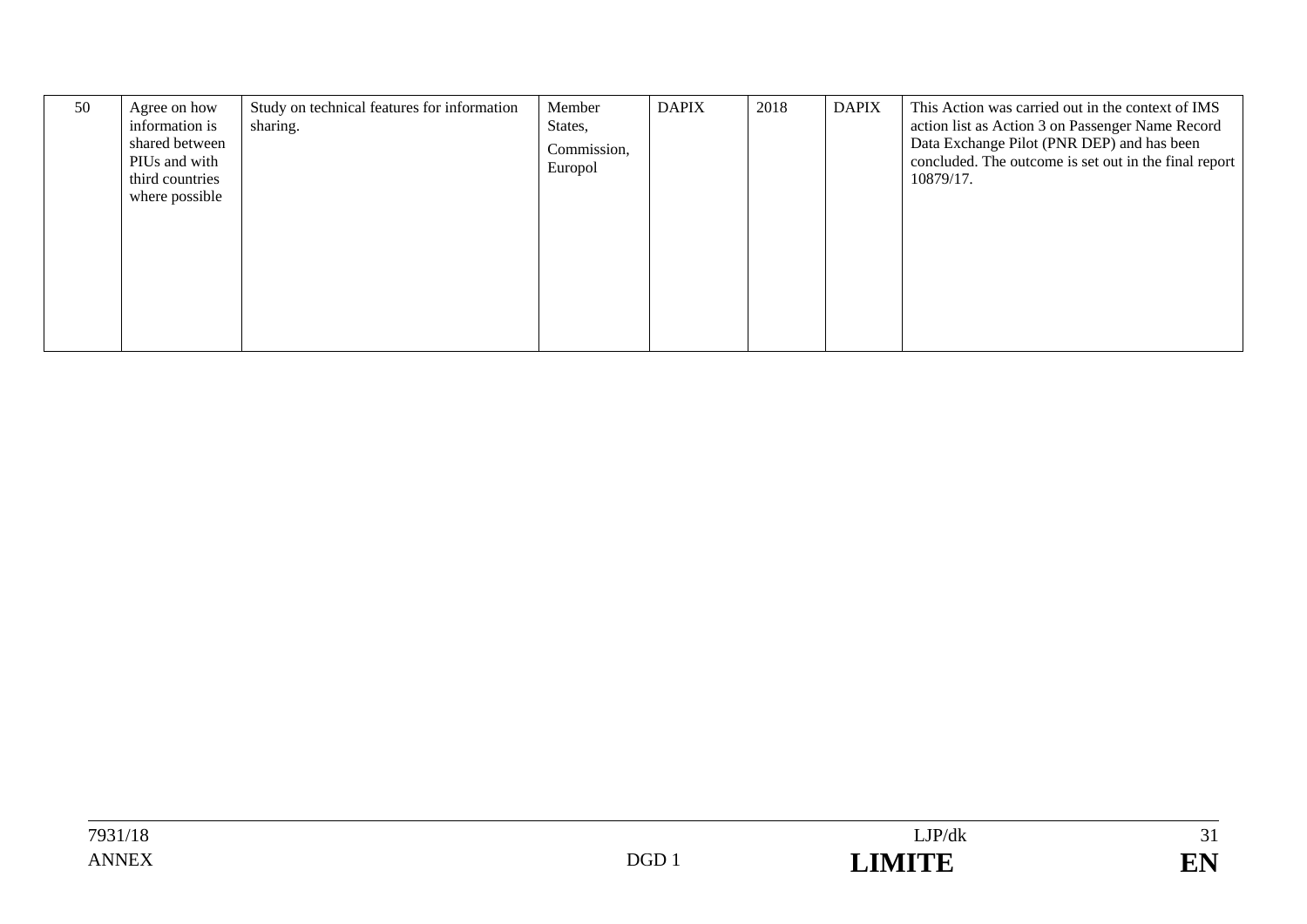### **ANNEX TO ANNEX**

# **Overview of Roadmap actions which correspond to actions of the current IMS**  Action List<sup>8</sup>

| <b>Roadmap Action or Sub-action</b>                                                                                                                                                                                                                                                                                                                                                                                                                                               | <b>IMS</b> Action                              |
|-----------------------------------------------------------------------------------------------------------------------------------------------------------------------------------------------------------------------------------------------------------------------------------------------------------------------------------------------------------------------------------------------------------------------------------------------------------------------------------|------------------------------------------------|
| Action 7                                                                                                                                                                                                                                                                                                                                                                                                                                                                          | Action 1                                       |
| B) Develop training and exchange programmes for SPOC<br>personnel.                                                                                                                                                                                                                                                                                                                                                                                                                | A.T.H.E.N.A. - SPOC training                   |
| Action 11                                                                                                                                                                                                                                                                                                                                                                                                                                                                         | Action 2                                       |
| Develop the Automation of Data Exchange Process                                                                                                                                                                                                                                                                                                                                                                                                                                   | <b>ADEP</b>                                    |
| (ADEP) project.                                                                                                                                                                                                                                                                                                                                                                                                                                                                   | (Automation of Data Exchange<br>Process)       |
| Action 50                                                                                                                                                                                                                                                                                                                                                                                                                                                                         | Action 3                                       |
| Study on technical features for information sharing.                                                                                                                                                                                                                                                                                                                                                                                                                              | <b>PNRDEP</b>                                  |
|                                                                                                                                                                                                                                                                                                                                                                                                                                                                                   | (Passenger Name Record Data<br>Exchange Pilot) |
| Action 4                                                                                                                                                                                                                                                                                                                                                                                                                                                                          | Action 4                                       |
| C) Disseminate common data quality indicators and<br>standards with the help of joint manuals, best practices and<br>expertise among Member States. Develop relevant training<br>modules on data quality for staff responsible for feeding<br>the systems at national level.                                                                                                                                                                                                      | <b>Enhance Information Quality</b>             |
| Action 2                                                                                                                                                                                                                                                                                                                                                                                                                                                                          | Action 5                                       |
| A) Establish a Universal Messaging Format (UMF)<br>governance at EU level, enabling a structured decision-<br>making process and change management mechanism. eu-<br>LISA is to invest in the creation of 'translators' between<br>UMF and SIS/VIS and possibly Eurodac (subject to<br>outcome of Action 38) as well as to ensure the<br>compatibility of UMF with the future systems, including<br>with the Entry/Exit System (see Action 32) and with<br>ETIAS (see Action 34). | Universal Message Format (UMF 3)               |

 **8** 5307/4/17 REV 4